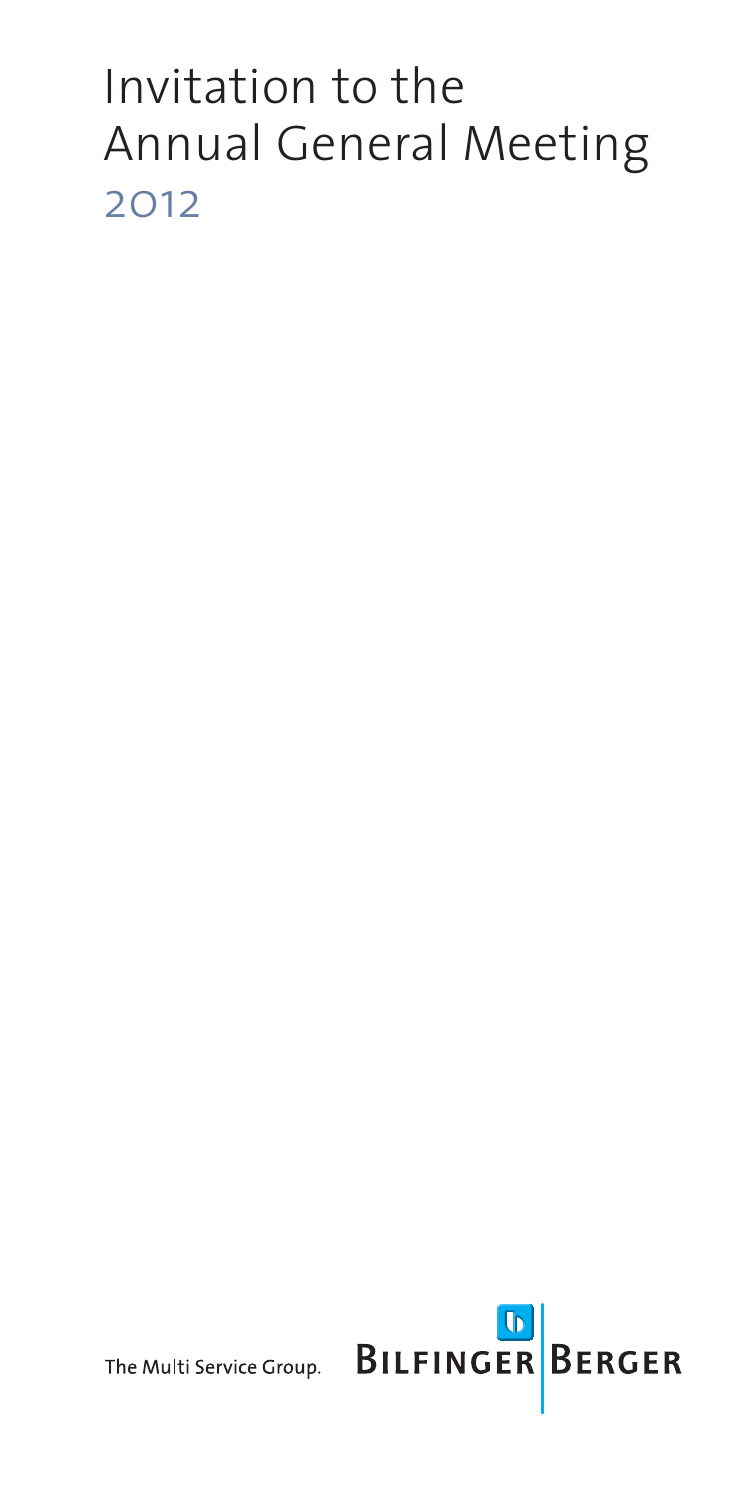# Annual General Meeting

The shareholders in our Company are hereby invited to attend the

#### **Annual General Meeting**

to be held at Congress Center Rosengarten, Musensaal, Rosengartenplatz 2, 68161 Mannheim, on

**Thursday, May 10, 2012, 10:00 hrs (Central European Summer Time – CEST)**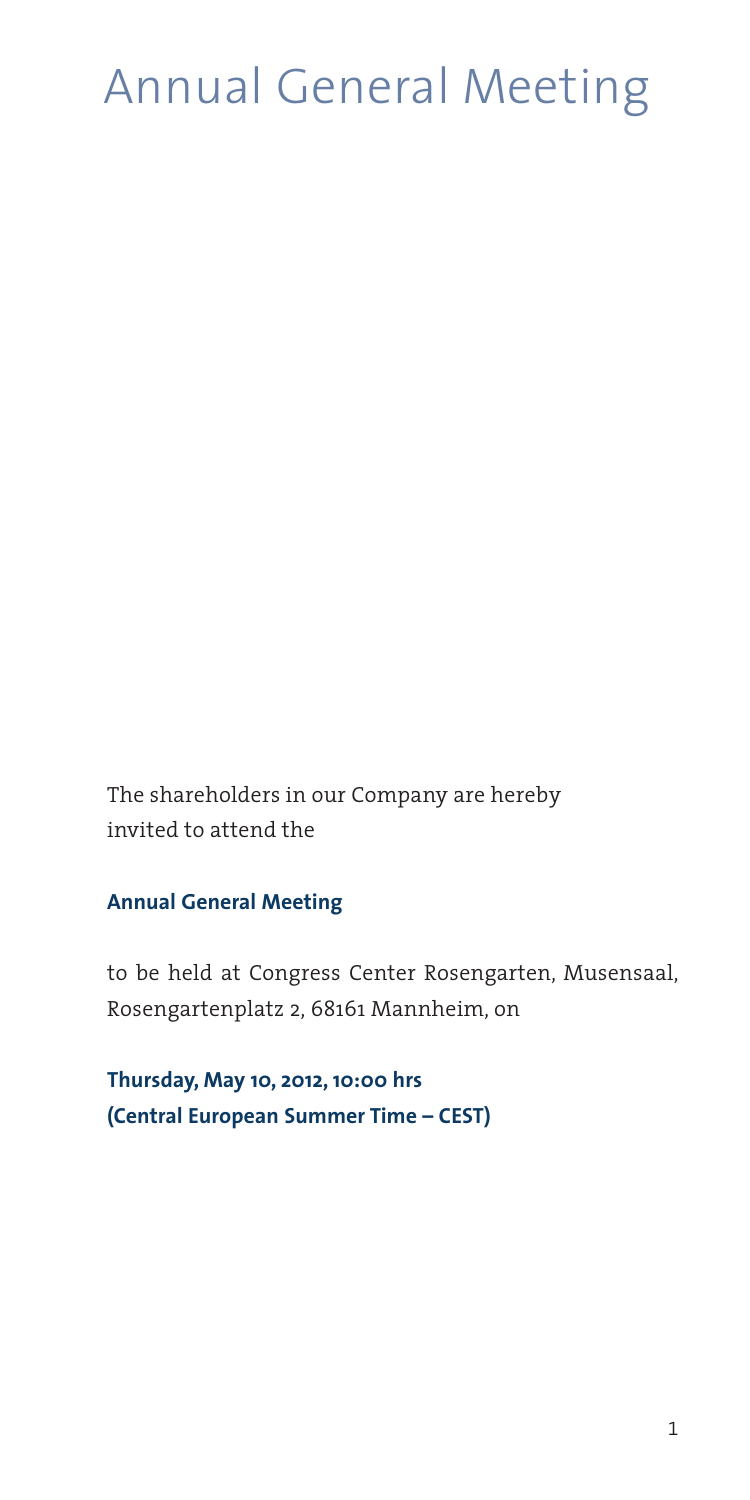# Agenda

**Presentation of the adopted annual financial statements, 1.the approved group financial statements, the combined management report of Bilfinger Berger SE and the group, the report of the Supervisory Board for the 2011 fiscal year and the explanatory notes of the Executive Board relating to the information provided pursuant to Sections 289 (4) and (5) and 315 (4) of the German Commercial Code (***Handels gesetzbuch***, HGB) <sup>1</sup>**

<sup>&</sup>lt;sup>1</sup> The provisions governing stock corporations having their registered office in Germany, in particular those of the German Commercial Code and the German Stock Corporation Act, will apply to Bilfinger Berger SE by virtue of the rules governing applicable law pursuant to Council Regulation (EC) No. 2157/2001 of 8 October 2001 on the Statute for a European Company (SE) (the SE Regulation), unless otherwise required by more specific provisions of the SE Regulation.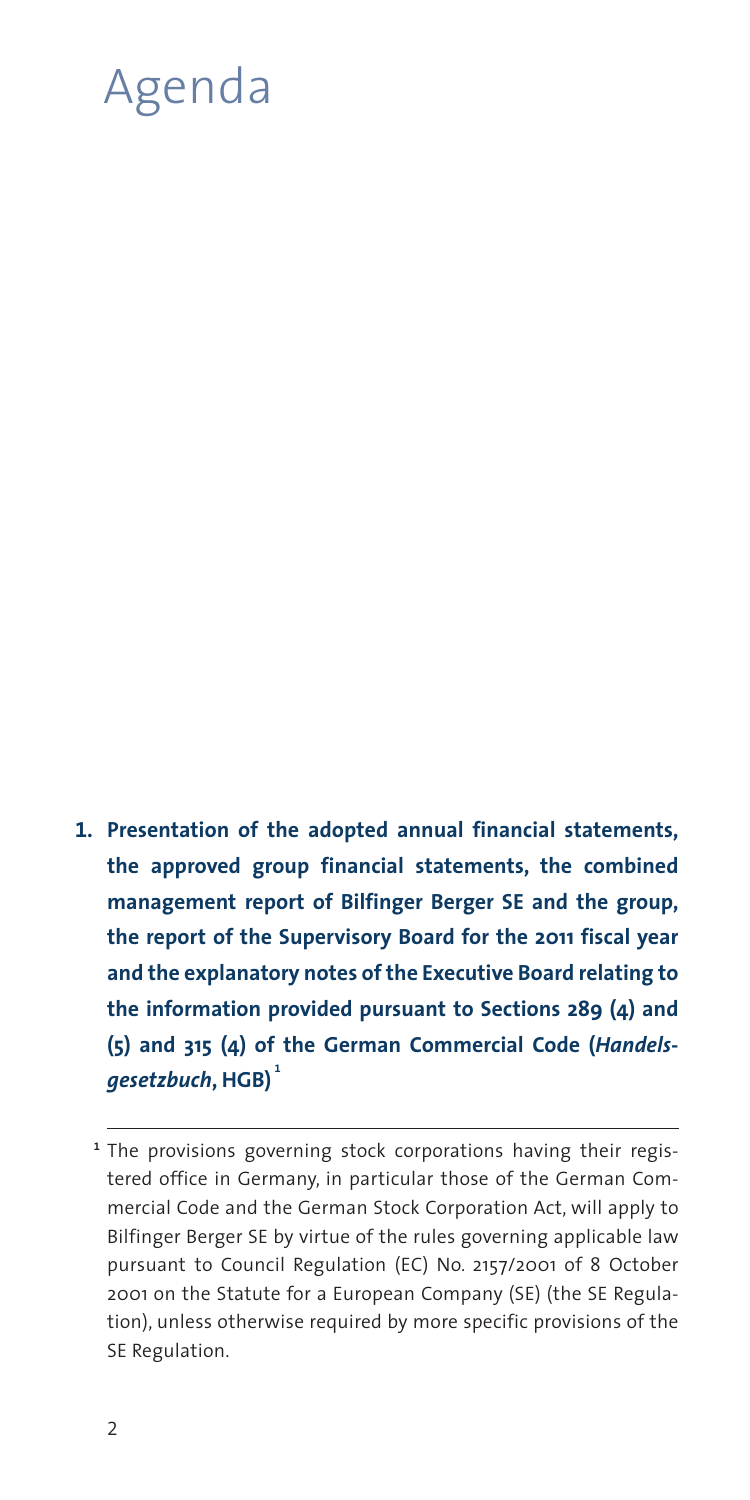In addition to its explanatory notes relating to the information provided pursuant to Sections 289 (4) and (5) and 315 (4) HGB, the Executive Board will make the following documents available to the General Meeting pursuant to Section 176 (1) sentence 1 of the German Stock Corporation Act (*Aktiengesetz*, AktG):

- the adopted annual financial statements of Bilfinger Berger SE as of December 31, 2011,
- the approved group financial statements as of December 31, 2011,
- the combined management report of Bilfinger Berger SE and the group,
- the report of the Supervisory Board and
- the proposal by the Executive Board for the use of unappropriated retained earnings.

These documents are available on the internet at**http://www.bilfinger.com/en/annual-general-meeting** and will also be available for inspection during the General Meeting.

The Supervisory Board approved the annual financial statements prepared by the Executive Board and the group financial statements in accordance with Section 172 AktG on March 14, 2012 and has thus adopted the annual financial statements. It is therefore not necessary for the General Meeting to adopt the annual financial statements or approve the group financial statements in accordance with Section 173 AktG. Instead, the annual financial statements, the group financial statements, the combined management report of Bilfinger Berger SE and the group, the report of the Supervisory Board and the explanatory notes of the Executive Board relating to the information provided pursuant to Sections 289 (4) and  $(5)$  and 315 (4) HGB must be made available to the General Meeting, without a resolution being required under the AktG.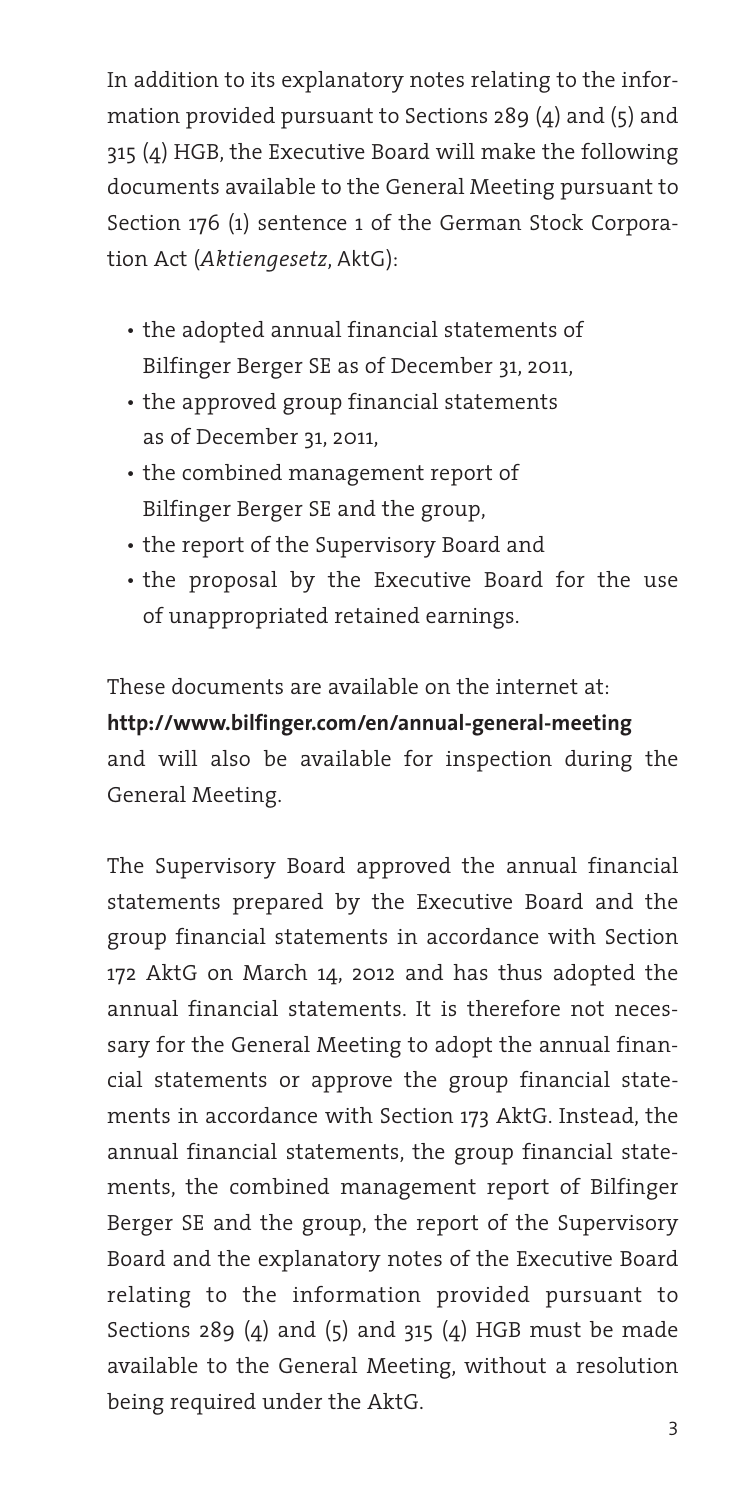#### **Resolution on the use of the unappropriated retained earnings 2.**

The Executive Board and the Supervisory Board propose to resolve as follows:

The unappropriated retained earnings reported in the annual financial statements for the 2011 fiscal year, amounting to EUR 247,024,098.96, will be used as follows:

| Distribution of a dividend in the amount of EUR 2.50<br>plus a bonus in the amount of EUR 0.90.<br>in total EUR 3.40 |     |                    |
|----------------------------------------------------------------------------------------------------------------------|-----|--------------------|
| per no-par value share<br>carrying dividend rights                                                                   |     | EUR 150,076,431.80 |
| Carryforward of the residual amount<br>to the next fiscal year                                                       | EUR | 96,947,667.16      |
| Unappropriated retained earnings                                                                                     |     | EUR 247,024,098.96 |

The proposal concerning the use of unappropriated retained earnings is based on the capital stock carrying dividend rights which as at February 28, 2012 (the date of preparation of the annual financial statements) amounted to EUR 132,420,381.00 divided into 44,140,127 no-par value shares. Until such time as the resolution concerning the use of unappropriated retained earnings is adopted, the number of shares carrying dividend rights may change as a result of a change in the number of treasury shares. In such event, the Executive Board and the Supervisory Board will submit an adjusted resolution proposal concerning the use of unappropriated retained earnings to the General Meeting, which will, however, also provide for a distribution of EUR 3.40 per no-par value share carrying dividend rights. The adjustment will be performed as follows: If the number of shares carrying dividend rights – and thus the total dividend amount – increases, the amount carried forward to the next fiscal year will be reduced accordingly. If the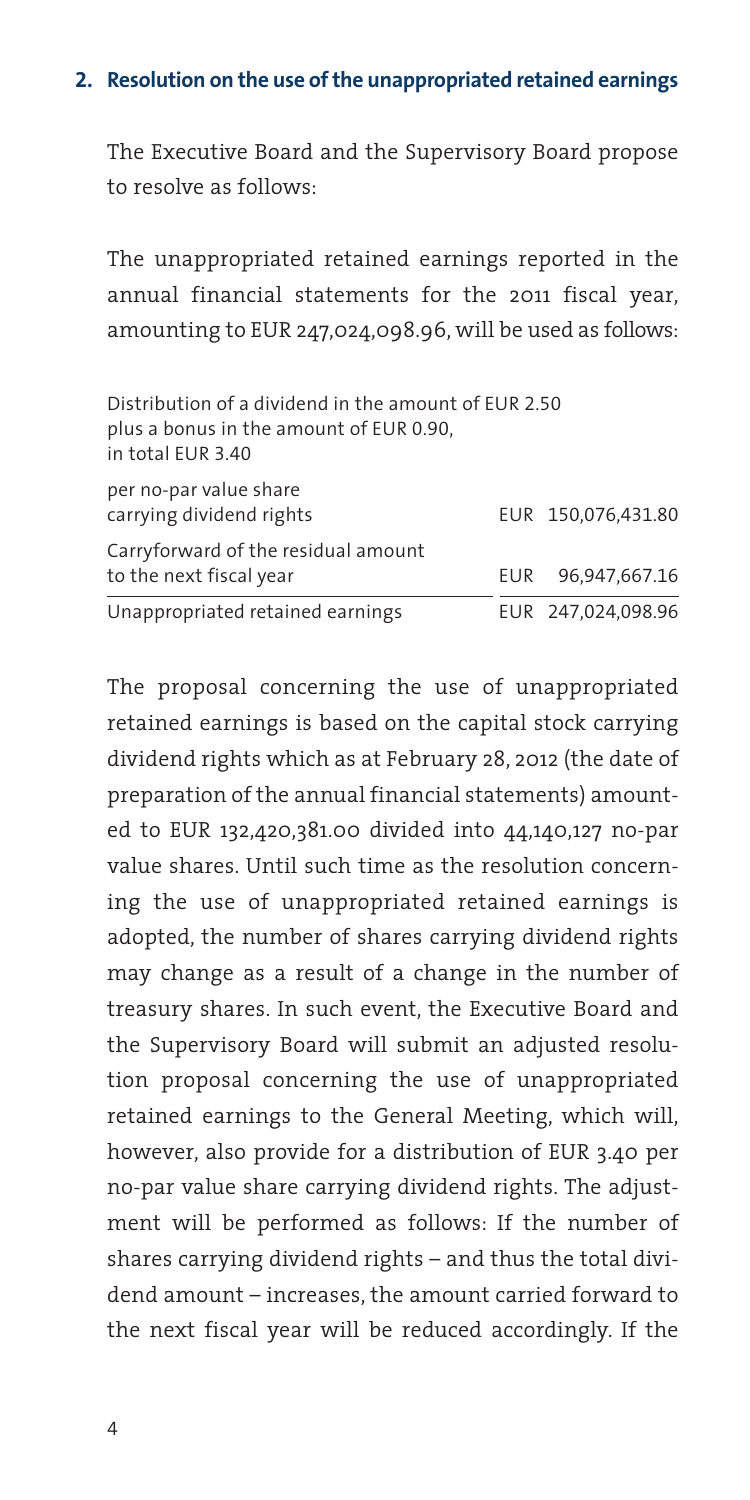number of shares carrying dividend rights – and thus the total dividend amount – decreases, the amount carried forward will be increased accordingly.

# **Resolution on the formal approval of the acts of the 3. Executive Board of Bilfinger Berger SE with respect to the 2011 fiscal year**

The Supervisory Board and the Executive Board propose that formal approval of their acts be granted to the members of the Executive Board of Bilfinger Berger SE who were in office during the 2011 fiscal year with respect to that period.

# **Resolution on the formal approval of the acts of the Super-4. visory Board of Bilfinger Berger SE with respect to the 2011 fiscal year**

The Executive Board and the Supervisory Board propose that formal approval of their acts be granted to the members of the Supervisory Board of Bilfinger Berger SE who were in office during the 2011 fiscal year with respect to that period.

# **Resolution on the amendment of Article 1 (1) of the Articles 5.of Incorporation (Name of the Company)**

The strategic reorientation of the group includes a change in the corporate image. With a distinctive corporate name we aim to enhance its level of recognition in Germany and abroad. Abbreviating the name to 'Bilfinger SE' will also allow the company name to be combined with the operative group brands, which will increase the public perception of the overall group.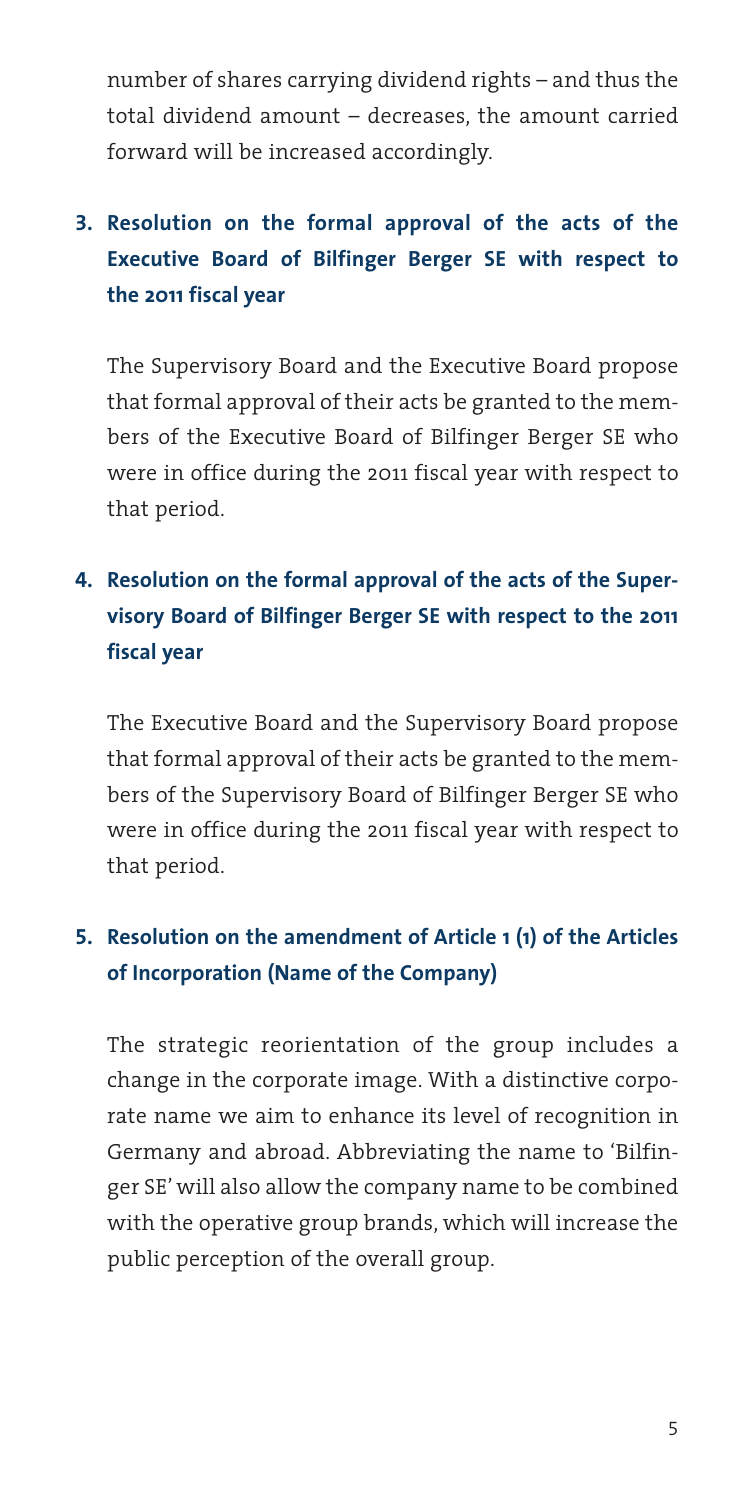The Executive Board and the Supervisory Board propose to resolve as follows:

Article 1 (1) of the Articles of Incorporation is amended to read as follows:

"(1) The Company is a European Company (Societas Europaea) and does business under the name of Bilfinger SE."

**Appointment of the auditors of the financial statements 6.and group financial statements for the 2012 fiscal year as well as of the auditors to be commissioned to review the abridged financial statements and the interim management report prepared in accordance with Sections 37w (5) and 37y no. 2 of the German Securities Trading Act (***Wertpapier handelsgesetz***, WpHG)**

Following a recommendation by the Audit Committee, the Supervisory Board proposes to resolve as follows:

- a) Ernst & Young GmbH Wirtschaftsprüfungsgesellschaft, Mannheim, are appointed as auditors of the financial statements and group financial statements for the 2012 fiscal year.
- b) Ernst & Young GmbH Wirtschaftsprüfungsgesellschaft, Mannheim, are also appointed to review the abridged financial statements and interim management report prepared in accordance with Sections 37w (5) and 37y no. 2 WpHG in the 2012 fiscal year.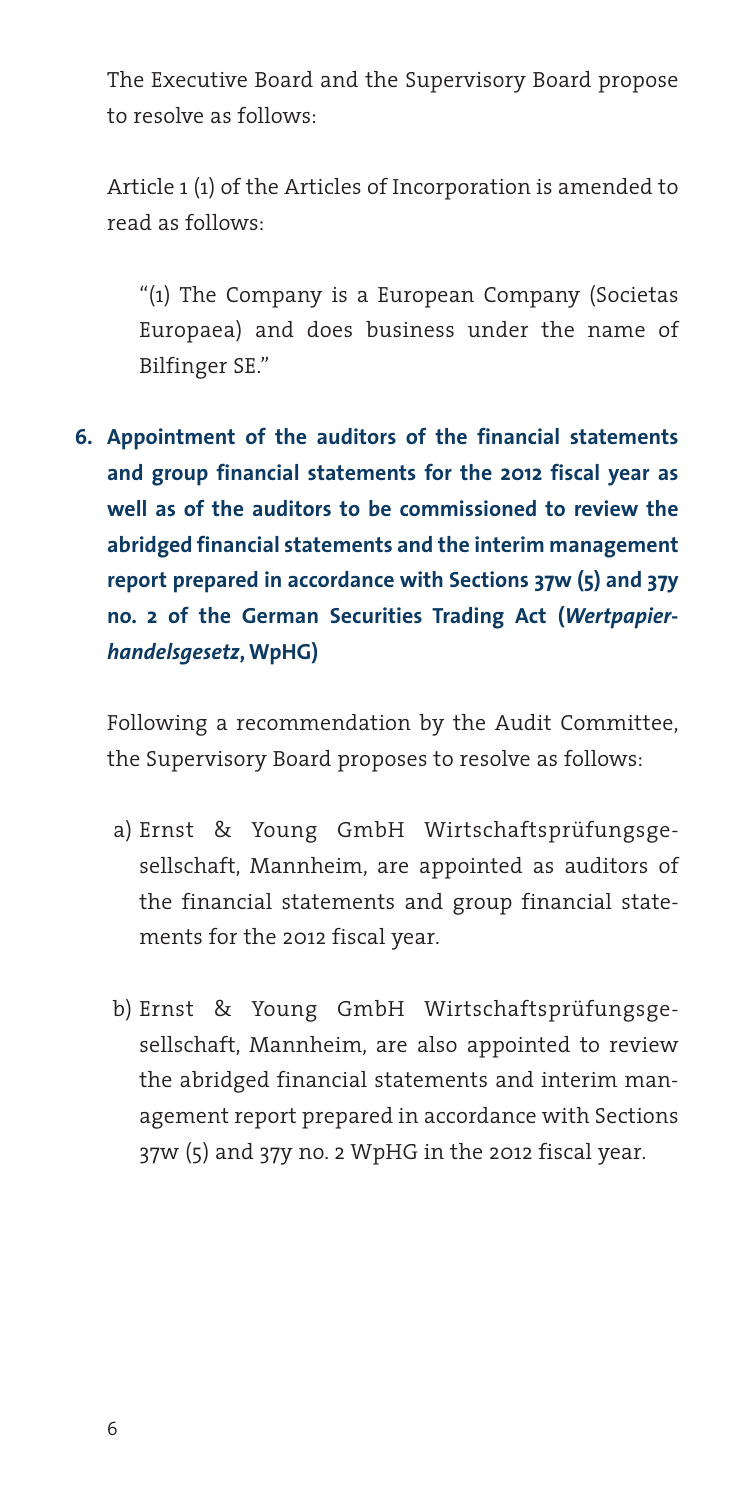- **Resolution on the approval of profit transfer agreements 7.between**
	- **a) Bilfinger Berger SE and Bilfinger Berger Venture Capital GmbH, having its registered office in Mannheim**
	- **b) Bilfinger Berger SE and Bilfinger Berger Infrastructure GmbH, having its registered office in Bochum**
	- **a) Resolution on the approval of the profit transfer agreement between Bilfinger Berger SE and Bilfinger Berger Venture Capital GmbH, having its registered office in Mannheim**

On February 6, 2012, Bilfinger Berger SE entered into a profit transfer agreement with Bilfinger Berger Venture Capital GmbH. The profit transfer agreement has already been approved by the shareholders' meeting of Bilfinger Berger Venture Capital GmbH. The profit transfer agreement will take effect only if it is approved by the General Meeting of Bilfinger Berger SE and once it has been entered in the commercial register for Bilfinger Berger Venture Capital GmbH.

The Executive Board and the Supervisory Board propose to resolve as follows:

The profit transfer agreement dated February 6, 2012 between Bilfinger Berger SE and Bilfinger Berger Venture Capital GmbH is approved.

The key terms of the profit transfer agreement between Bilfinger Berger SE and Bilfinger Berger Venture Capital GmbH (hereinafter the 'Subsidiary') are as follows: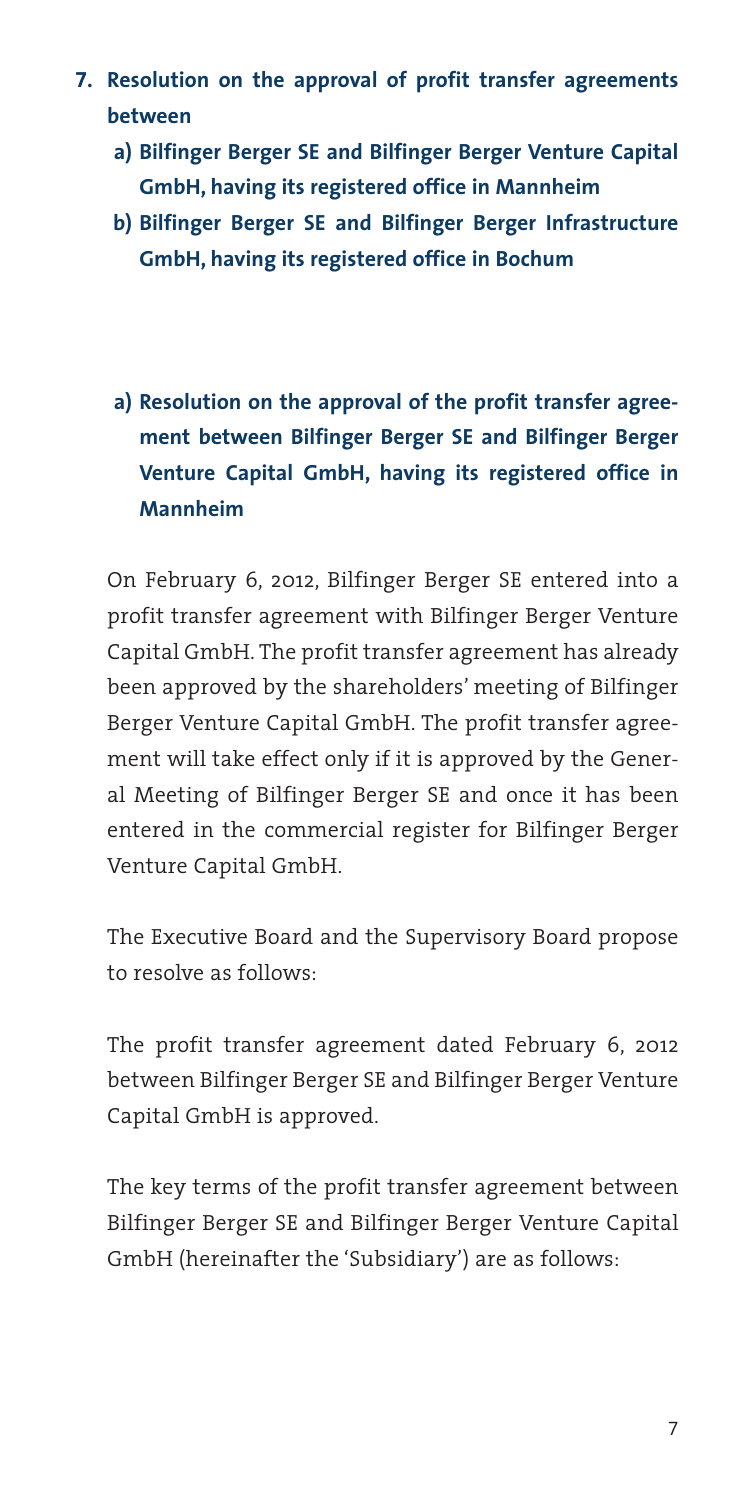- The Subsidiary undertakes to transfer its entire profit as determined in accordance with the relevant provisions of German commercial law to Bilfinger Berger SE, subject to Section 301 AktG. The profit to be transferred shall be deemed to comprise the annual net profit that would have been generated if no profit transfer arrangements were in place, subject to the establishment or liquidation of reserves as described in the following paragraph, less any loss carryforward from the preceding year.
- The Subsidiary may, subject to the consent of Bilfinger Berger SE, allocate amounts from the annual net profit to revenue reserves (*Gewinnrücklagen*) within the meaning of Section 272 (3) HGB only to the extent that this is permissible under German commercial law and justified in economic terms on the basis of a reasonable commercial assessment. At the request of Bilfinger Berger SE, any other revenue reserves established during the term of this agreement are to be liquidated and to be used in order to balance any annual net loss or to be transferred as profit. No revenue reserves or profit carryforward dating back to the time before this agreement took effect or any capital reserves may be transferred as profits or used in order to balance any annual net loss. The obligation to transfer profit will for the first time apply with respect to the entire profit generated in the fiscal year of the Subsidiary during which this agreement takes effect and will be due at the end of each fiscal year. Bilfinger Berger SE may request that profits are transferred in advance if and to the extent that an advance dividend could be paid out.
- In accordance with Section 302 (1), (3) and (4) AktG, as amended from time to time, Bilfinger Berger SE is obligated vis-à-vis the Subsidiary to balance any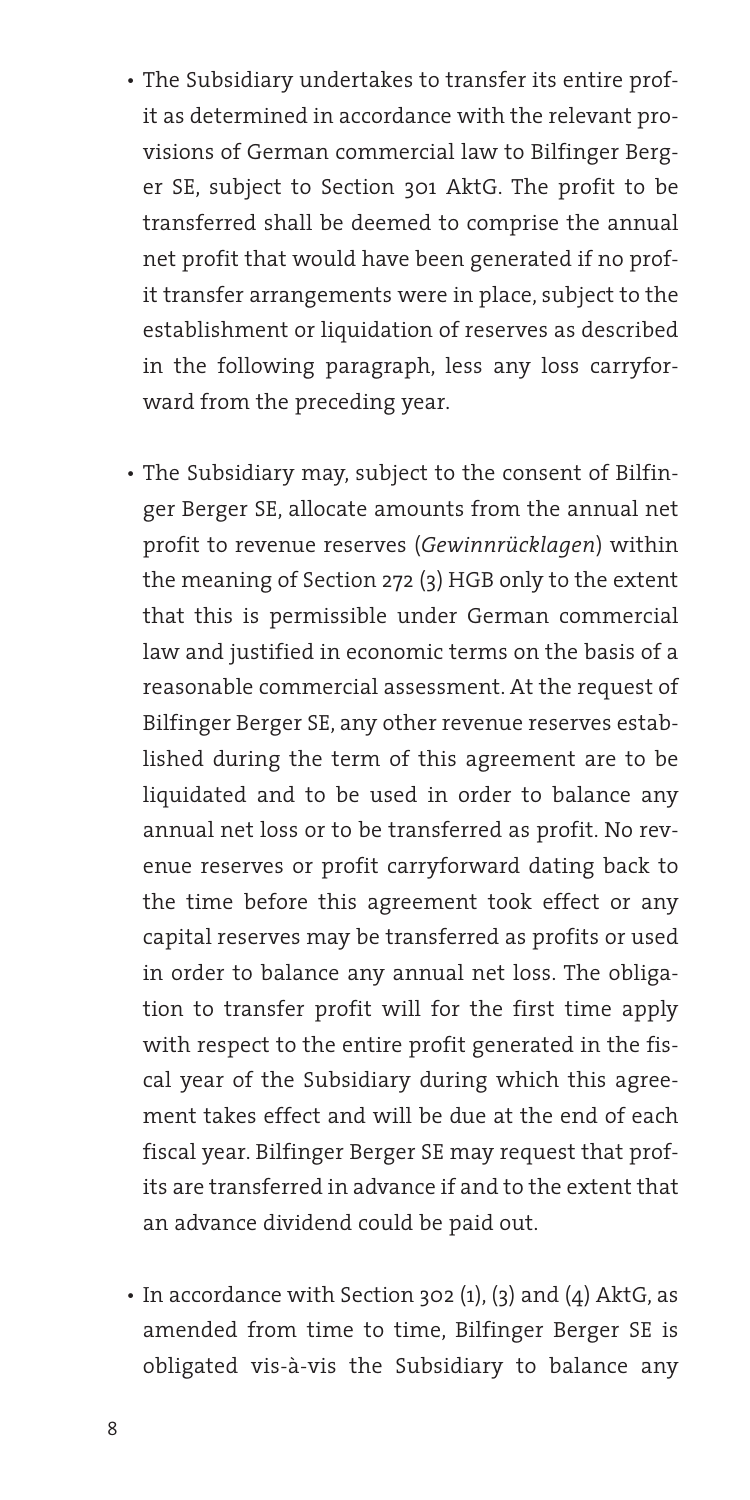annual net loss that would otherwise have been sustained during the term of the agreement, to the extent that such loss is not balanced by withdrawing amounts from the other revenue reserves which were allocated to the latter during the term of the agreement. (The provisions of Section 302 (1), (3) and (4) AktG currently read as follows: (1) "If a domination or profit transfer agreement is in place, the respective other party is obligated to balance any annual net loss that would otherwise have been sustained during the term of the agreement, to the extent that such loss is not balanced by withdrawing amounts from the other revenue reserves which were allocated to the other revenue reserves during the term of the agreement." (3) "The company may waive or reach a settlement on the claim to such balancing measures no earlier than three years after the date on which the registration of the termination of the agreement in the commercial register was published pursuant to Section 10 of the German Commercial Code (*Handelsgesetzbuch*). This does not apply in the event that the person obligated to pay such balance is insolvent or reaches a settlement with its creditors in order to avoid insolvency proceedings or if obligations relating to such balancing measures are set out in an insolvency plan. Such waiver or settlement will only take effect if the outside shareholders consent to such waiver or settlement by adopting a special resolution and if a minority whose shares, when aggregated, amount to one tenth of the share capital represented at the time the resolution is adopted does not have its objections recorded in the minutes." (4) "The claims under these provisions will become timebarred ten years from the day on which the registration of the termination of the agreement in the commercial register was published pursuant to Section 10 of the German Commercial Code.") The obligation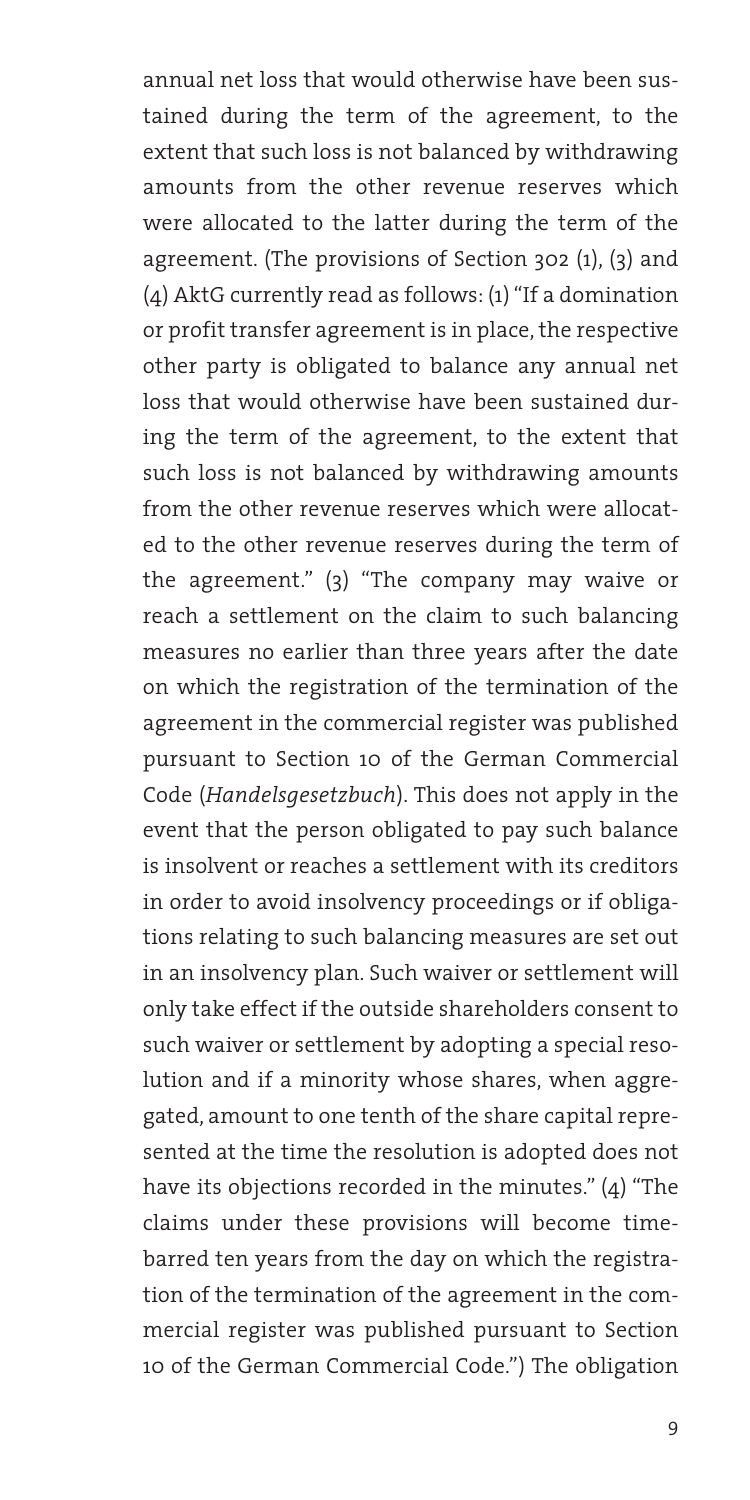to assume losses will for the first time apply with respect to the entire loss incurred in the fiscal year of the Subsidiary in which this agreement takes effect and will be due at the end of each fiscal year.

• The agreement requires the approval of the General Meeting of Bilfinger Berger SE and the shareholders' meeting of the Subsidiary in order to take effect. It will become effective upon entry in the commercial register for the Subsidiary. The agreement is concluded for a fixed term running for five full years (*Zeitjahre*), starting with the commencement of the fiscal year of the Subsidiary in which the obligation to transfer profits applies for the first time under the agreement. In the event that the end of this five-year period falls on a date within a running fiscal year of the Subsidiary, for example as a result of the creation of a short fiscal year, the agreement will end upon the expiry of that fiscal year. The agreement shall be automatically renewed by one full year at the end of each year unless it is terminated in writing by either of the contracting parties with three months' notice to the end of its term. In order to determine whether the notice period has been observed, the date on which the termination notice was received by the respective other contracting party shall be decisive. This does not affect the right of each party to terminate the agreement for cause. Such termination for cause with immediate effect will be permitted in particular if Bilfinger Berger SE sells or otherwise transfers more than 50 percent of its shareholding in the Subsidiary to third parties. If notice of termination is given in these circumstances, it will take effect upon receipt, nut no earlier than upon the relevant share transfer taking effect.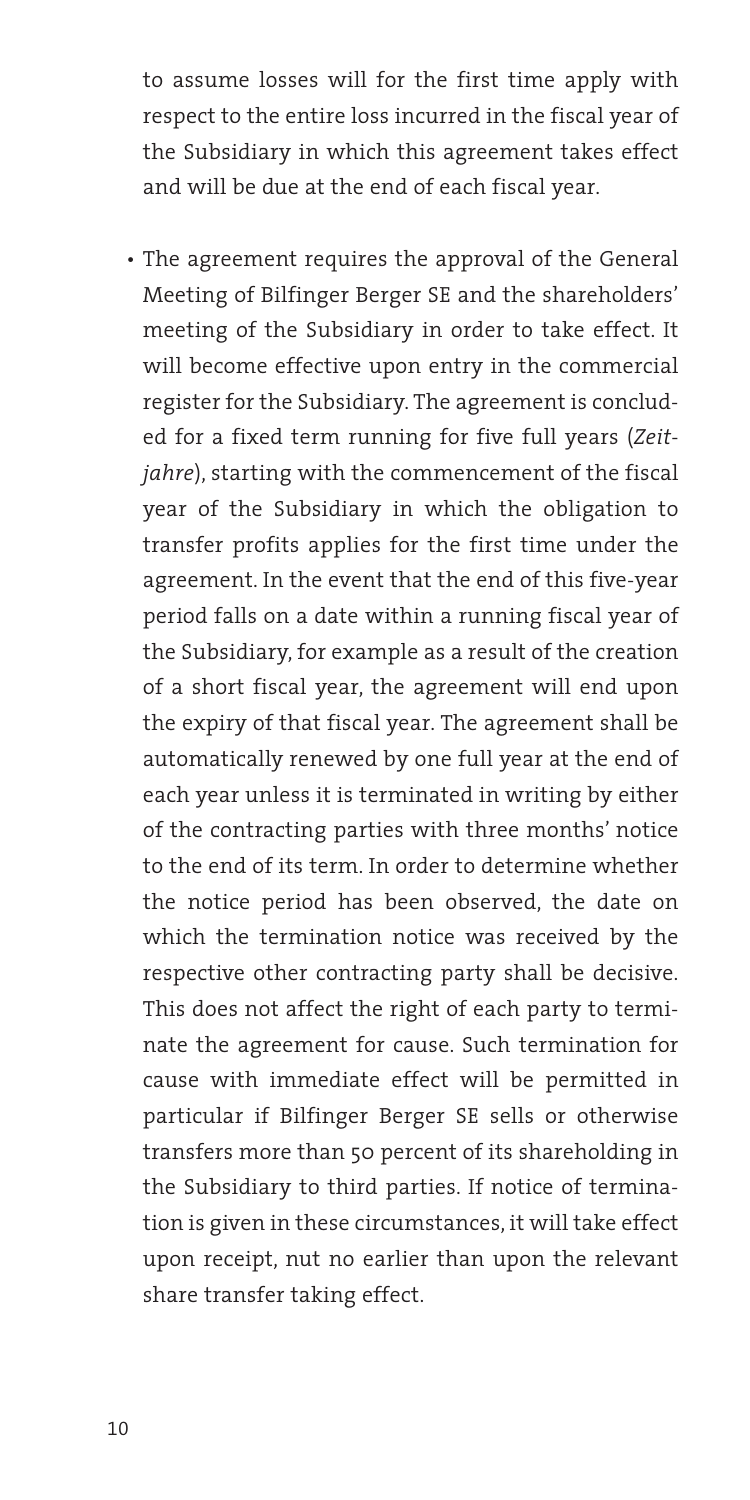• Should individual provisions of the agreement be or become invalid or impracticable, this will not affect the validity of the other provisions of the agreement. The invalid or impracticable provision is to be replaced by a provision that is permissible and comes as close as possible to the economic effect of the invalid or impracticable provision.

At the time of conclusion of the profit transfer agreement, Bilfinger Berger SE was the sole shareholder in the Subsidiary, and it continues to be so (without any changes) at the time of the General Meeting. For this reason, Bilfinger Berger SE is not required to make any compensation or settlement payments to outside shareholders of Bilfinger Berger Venture Capital GmbH.

# **b) Resolution on the approval of the profit transfer agreement between Bilfinger Berger SE and Bilfinger Berger Infrastructure GmbH, having its registered office in Bochum**

On March 20, 2012, Bilfinger Berger SE entered into a profit transfer agreement with Bilfinger Berger Infrastructure GmbH. The profit transfer agreement has already been approved by the shareholders' meeting of Bilfinger Berger Infrastructure GmbH. The profit transfer agreement will take effect only if it is approved by the General Meeting of Bilfinger Berger SE and once it has been entered in the commercial register for Bilfinger Berger Infrastructure GmbH.

The Executive Board and the Supervisory Board propose to resolve as follows: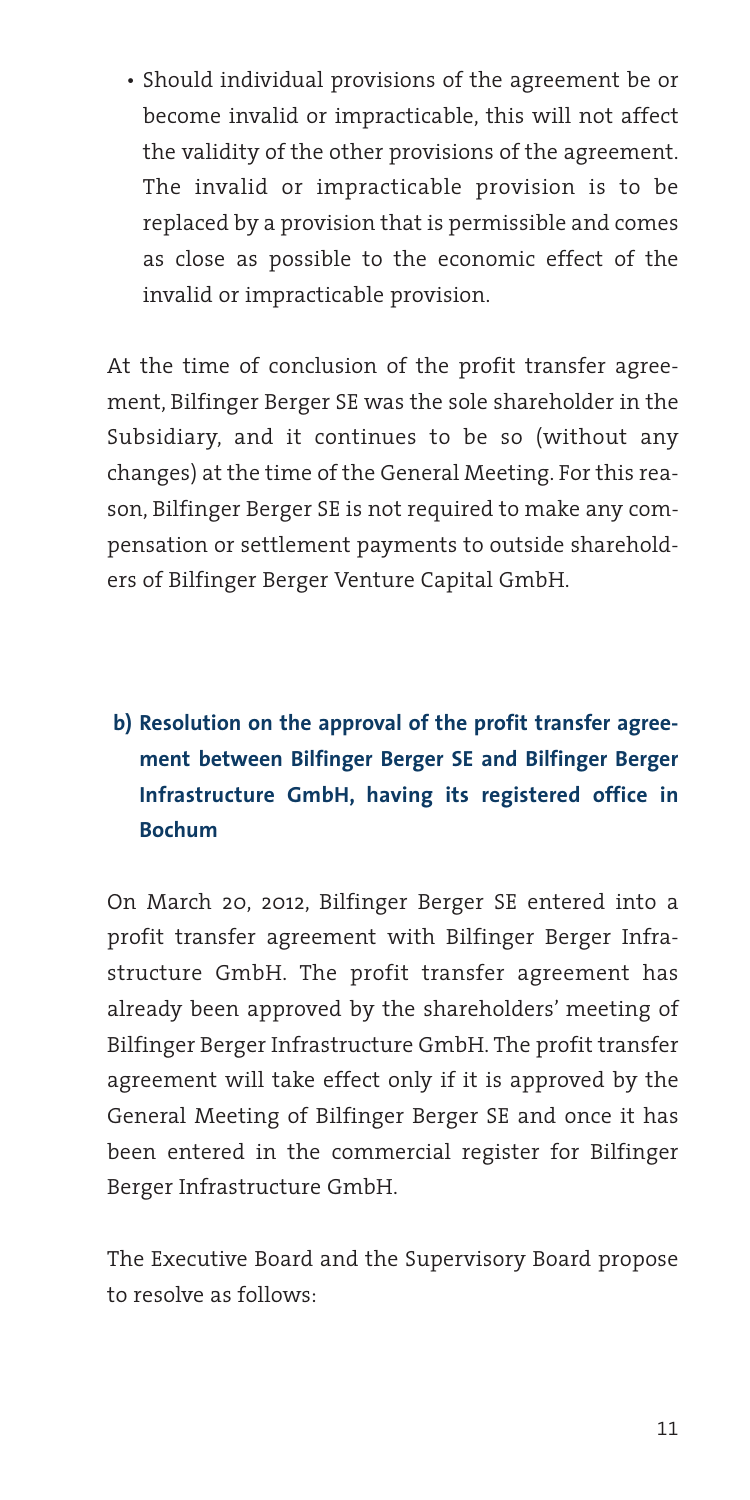The profit transfer agreement dated March 20, 2012 between Bilfinger Berger SE and Bilfinger Berger Infrastructure GmbH is approved.

With the exception of the names of the contracting parties, the wording of the profit transfer agreement between Bilfinger Berger SE and Bilfinger Berger Infrastructure GmbH is identical to that of the profit transfer agreement between Bilfinger Berger SE and Bilfinger Berger Venture Capital GmbH; consequently, the key terms of this agreement, with the exception of the names of the contracting parties, are identical to those of the profit transfer agreement between Bilfinger Berger SE and Bilfinger Berger Venture Capital GmbH as summarised in lit. a). We therefore refer to the summary of key terms contained in lit. a).

At the time of conclusion of the profit transfer agreement, Bilfinger Berger SE was the sole shareholder in Bilfinger Berger Infrastructure GmbH, and it continues to be so (without any changes) at the time of the General Meeting. For this reason, Bilfinger Berger SE is not required to make any compensation or settlement payments to outside shareholders of Bilfinger Berger Infrastructure GmbH.

#### **Note relating to Agenda Item 7:**

The following documents are available on the internet at: **http://www.bilfinger.com/en/annual-general-meeting** and will also be available for inspection during the General Meeting: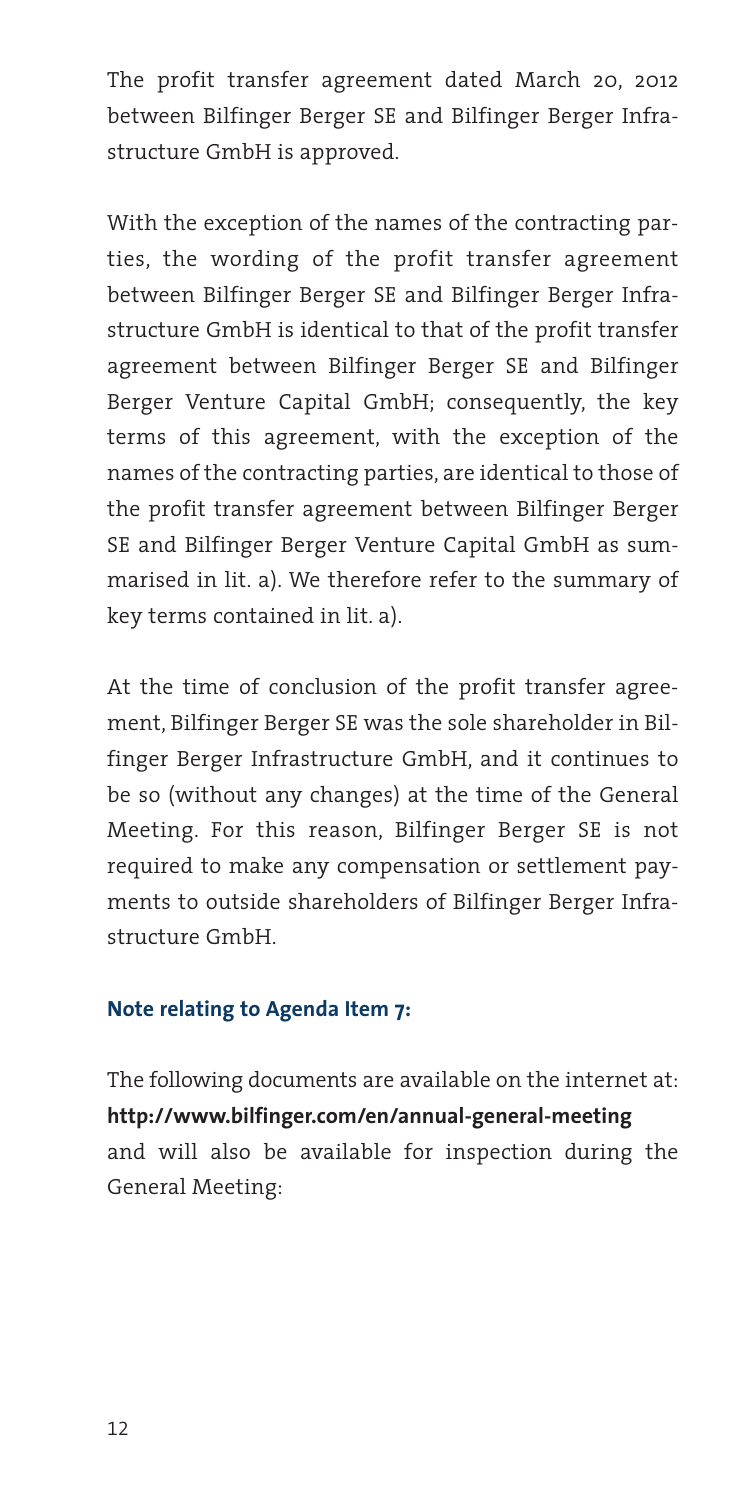- The profit transfer agreement dated February 6, 2012 between Bilfinger Berger SE and Bilfinger Berger Venture Capital GmbH,
- the profit transfer agreement dated March 20, 2012 between Bilfinger Berger SE and Bilfinger Berger Infrastructure GmbH,
- the annual financial statements of Bilfinger Berger SE (formerly Bilfinger Berger AG) and the group financial statements for the 2009, 2010 and 2011 fiscal years as well as the management reports of Bilfinger Berger SE (formerly Bilfinger Berger AG) and the group for these fiscal years,
- the opening balance sheet and the annual financial statements for Bilfinger Berger Venture Capital GmbH for the 2011 fiscal year,
- the opening balance sheet for Bilfinger Berger Infrastructure GmbH,
- the joint report prepared by the Executive Board of Bilfinger Berger SE and the management of Bilfinger Berger Venture Capital GmbH in accordance with Section 293a AktG,
- the joint report prepared by the Executive Board of Bilfinger Berger SE and the management of Bilfinger Berger Infrastructure GmbH in accordance with Section 293a AktG.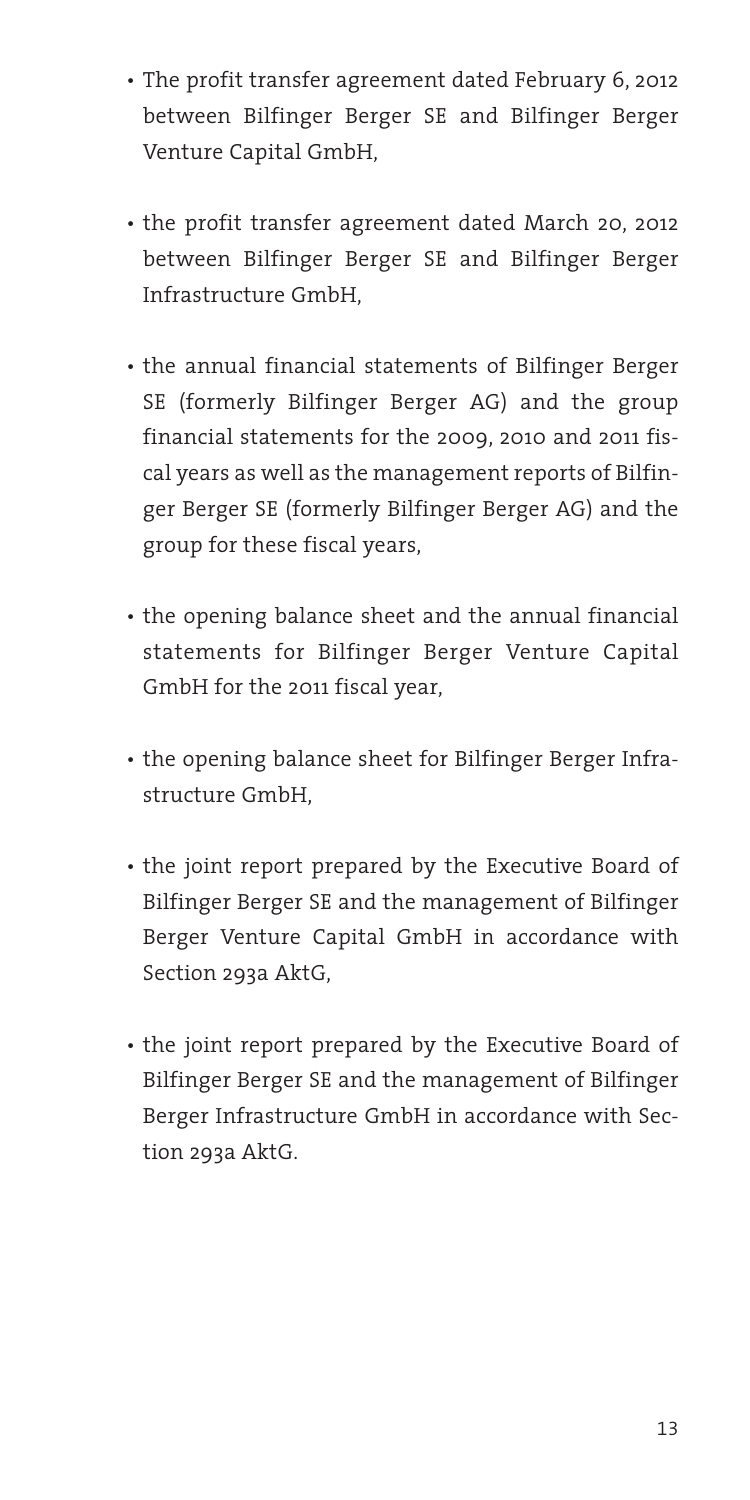# Right to attend and voting rights, voting by proxy

# **Conditions for attending the General Meeting and exercising voting rights**

Shareholders are entitled to attend the General Meeting and to exercise their voting rights only if they have registered prior to the General Meeting and furnished evidence of their shareholding to the Company. The application for registration must be submitted in German or English. Evidence of shareholding must be furnished by way of a confirmation issued by the depositary bank in text form in German or English. The confirmation issued by the depositary bank must relate to the beginning of Thursday, April 19, 2012 (00:00 hrs Central European Summer Time – CEST). Both the application for registration and the evidence of shareholding must be received by the Company no later than by the end of Thursday, May 3, 2012 (24:00 hrs CEST) at the address specified below:

Bilfinger Berger SE c/o C-HV AG Gewerbepark 10 92289 Ursensollen Germany

or by fax to: +49 (0) 9628 92 99 871

or by e-mail to: HV@Anmeldestelle.net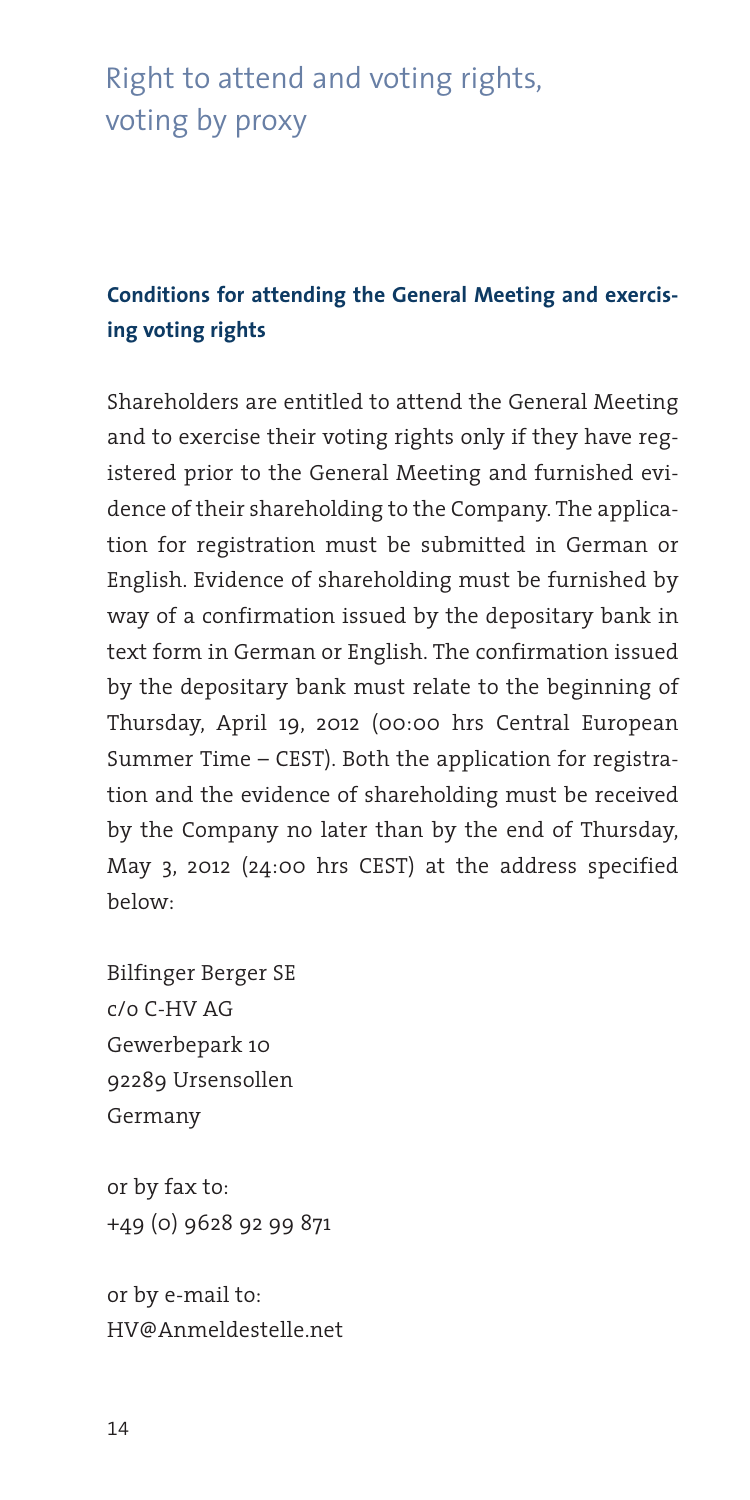Pursuant to Section 123 (3) sentence 6 AktG, a person is deemed to be a shareholder in relations with the Company for the purpose of attending the General Meeting and exercising voting rights only if evidence of shareholding (as described above) has been furnished. In order for shareholders to be entitled to attend the General Meeting and to exercise their voting rights, they must therefore hold their shares at the beginning of Thursday, April 19, 2012 (00:00 hrs CEST).

#### **Admission tickets**

Following the timely receipt of the application for registration and the evidence of shareholding by the Company at the address (or fax number or e-mail address, respectively) stated above, admission tickets for the General Meeting will be sent to the shareholders. To ensure that the admission tickets are received in time, we would request that shareholders register and send evidence of their shareholding to the Company as early as possible.

#### **No restriction on disposals of shares**

Shareholders who have registered for attendance at the General Meeting are not thereby prevented from freely disposing of their shares.

### **Voting by proxy**

Shareholders who do not wish to attend the General Meeting in person may elect to have their voting rights exercised by a proxy, e.g. by a bank, a shareholders' association, by proxies designated by the Company or another proxy of their choice. Timely registration and evidence of shareholding are also required in this case (see "Conditions for attending the General Meeting and exercising voting rights" above). It is possible to appoint a proxy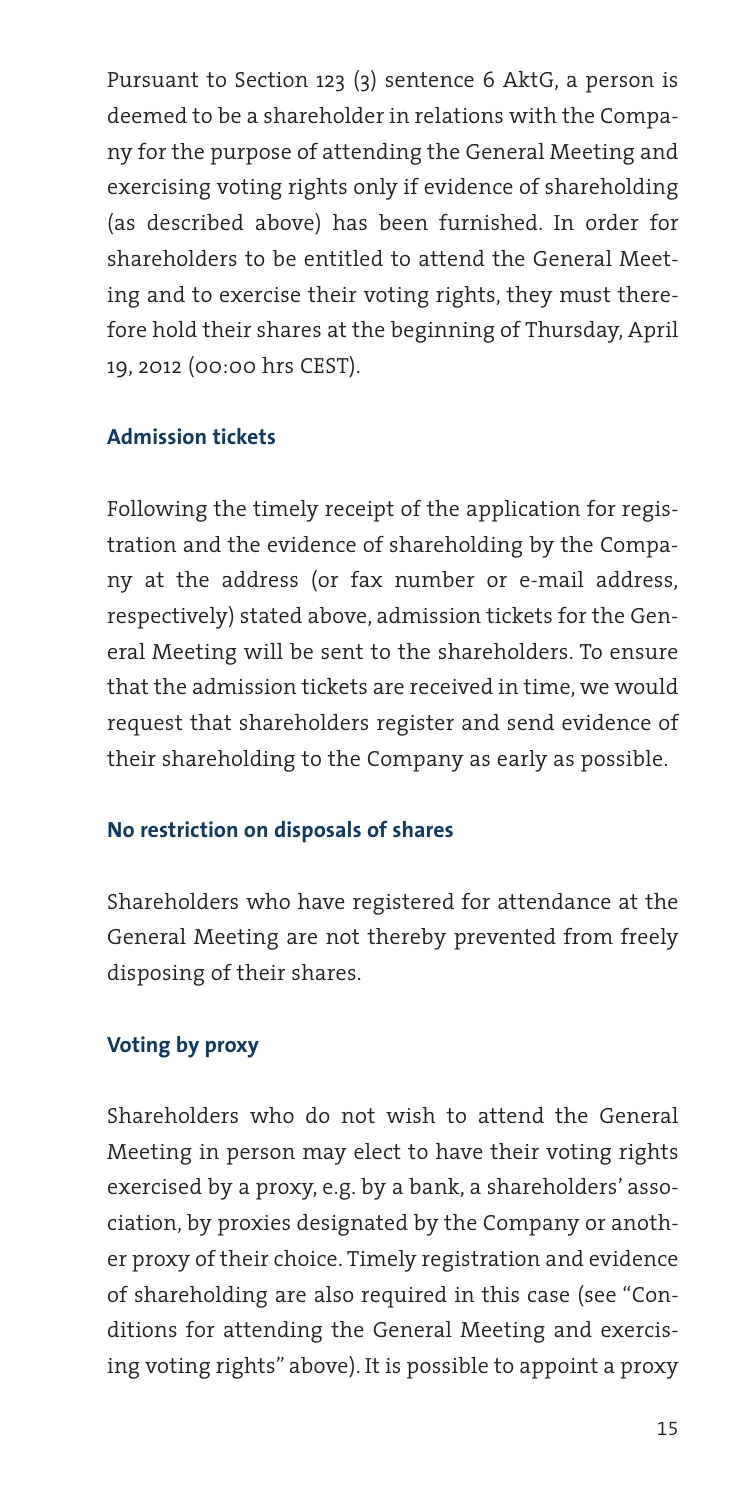both prior to and during the General Meeting, and such proxy may also be appointed prior to registration. Proxies may be appointed by way of the shareholder making a declaration to the relevant proxy or to the Company. The proxy attending the General Meeting may in principle, i.e. insofar as neither the law nor the relevant shareholder or the proxy provides for any restrictions or other qualifications, exercise the voting right in the same way as the shareholder could.

In the event that the granting of proxy authorization does not fall within the scope of application of Section 135 AktG (i.e. if the proxy is not a bank, shareholders' association or other commercial entity or association which has the status of a bank according to Section 135 (8) AktG or according to Section 135 (10) in conjunction with Section 125 (5) AktG and the granting of proxy authorization does not fall within the scope of application of Section 135 AktG on any other grounds), the proxy authorization must be granted or revoked, and evidence of the proxy authorization to be provided to the Company under Section 134 (3) sentence 3 AktG must be provided, in text form (Section 126 b of the German Civil Code (*Bürgerliches Gesetzbuch*, BGB). No use is made of the authorization under the Articles of Incorporation (Article 19 (4) sentence 3 of the Articles of Incorporation) to specify requirements that are less strict than the text form as the form required by law. The special provisions set out below (in the next but one paragraph) additionally apply where authorization is granted to proxies designated by the Company.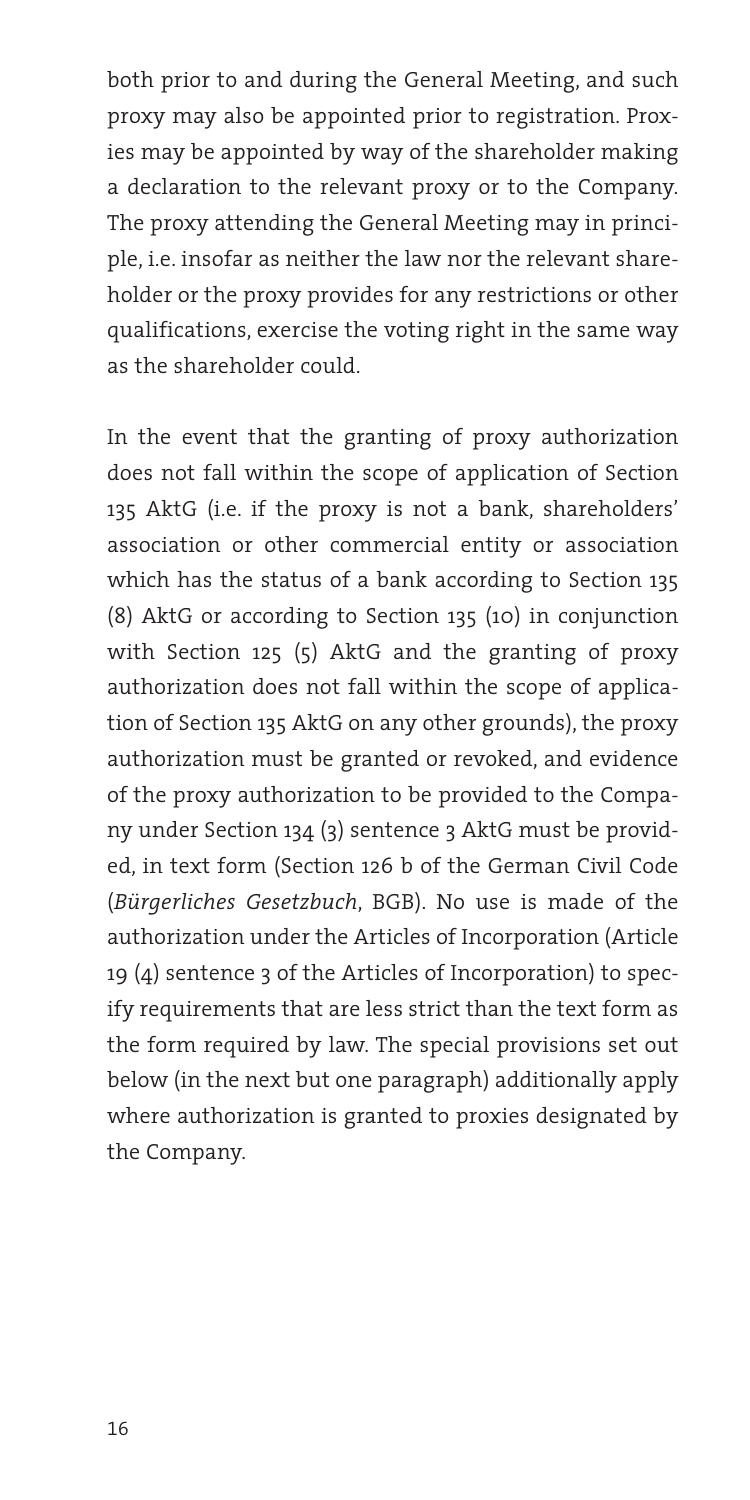In the event that the granting of proxy authorization falls within the scope of application of Section 135 AktG (i.e. if the proxy is a bank, shareholders' association or other commercial entity or association which has the status of a bank according to Section 135 (8) AktG or according to Section 135 (10) in conjunction with Section 125 (5) AktG or the granting of proxy authorization falls within the scope of application of Section 135 AktG on other grounds), text form is neither required pursuant to Section 134 (3) sentence 3 AktG, nor do the Articles of Incorporation contain a specific provision governing such case. Banks, shareholders' associations and other commercial entities and associations which have the status of banks according to Section 135 (8) AktG or according to Section 135 (10) in conjunction with Section 125 (5) AktG may, therefore, use forms for the granting of proxy authorization which need only comply with the applicable statutory provisions, in particular those contained in Section 135 AktG. Reference is hereby made to the special procedure pursuant to Section 135 (1) sentence 5 AktG.

We offer our shareholders the option to authorize proxies designated by the Company and bound by instructions even prior to the General Meeting. Shareholders wishing to authorize the proxies designated by the Company may use the form on the admission ticket for the General Meeting to do so. To ensure that admission tickets are received in time, shareholders should register and provide evidence of their shareholding as early as possible. The proxies designated by the Company will in any event require instructions in order to exercise voting rights. If no such instructions are given, they will not exercise their authorization. The proxies designated by the Company are obligated to vote in accordance with the instructions given to them. Shareholders will receive further information together with their admission tick-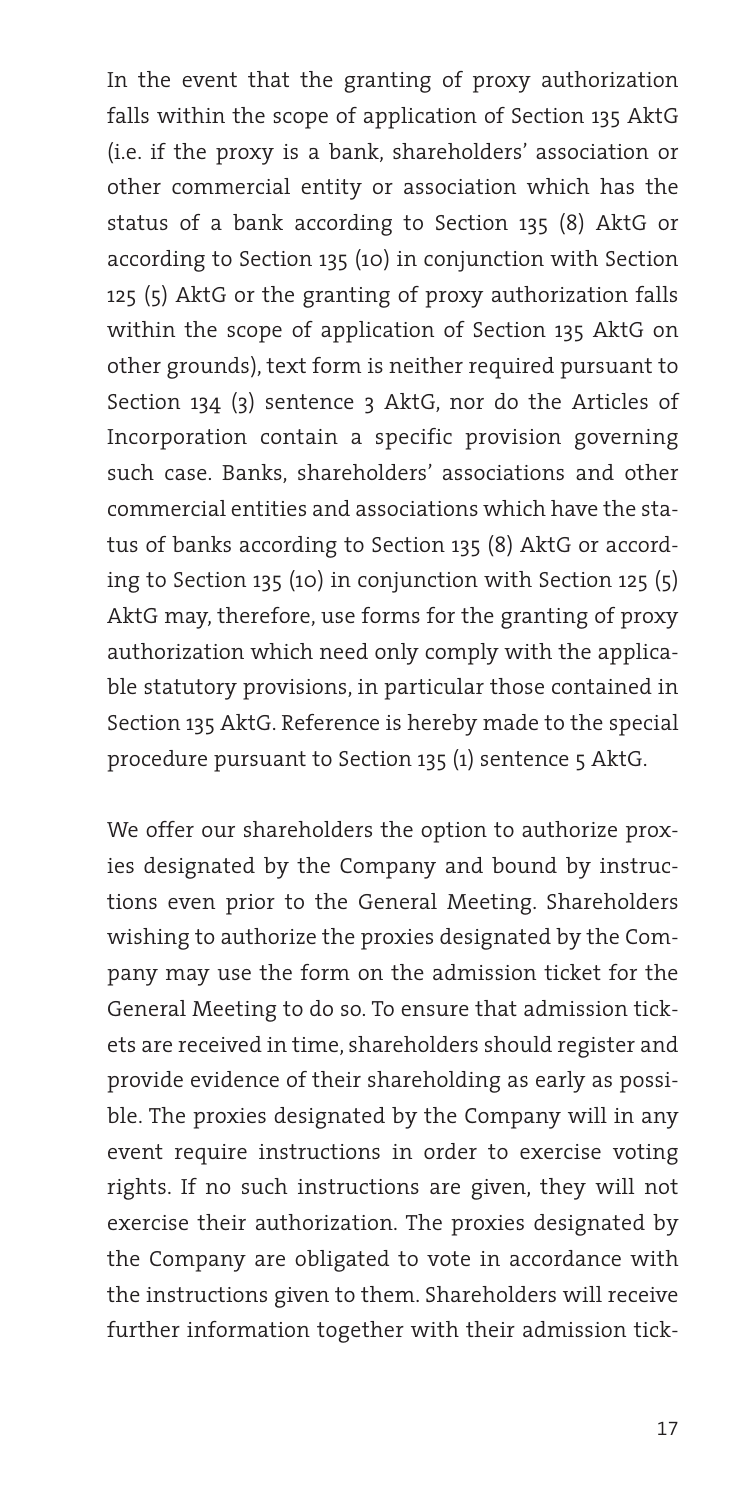ets. Authorizations and instructions for the proxies designated by the Company must, unless issued during the General Meeting, be received by the Company by the end of Tuesday, May 8, 2012 (24:00 hrs CEST), failing which they will not be taken into account for organizational reasons. The proxies designated by the Company will not exercise any authorization granted to them and will not represent the relevant shares to the extent that the relevant shares are represented by another person (the shareholders or his/her proxy) who is present at the General Meeting.

If authorization is granted by way of a declaration made to the Company, no additional evidence of proxy authorization is required. If, however, proxy authorization is granted by way of declaration to the proxy appointed, the Company may demand to see evidence of such authorization, unless otherwise provided for under Section 135 AktG (this applies in the event that the granting of proxy authorization does not fall within the scope of application of Section 135 AktG). It is possible to send the Company evidence of authorization even prior to the General Meeting. In accordance with Section 134 (3) sentence 4 AktG, the following means of electronic communication is available (to the shareholder or the proxy appointed) for sending the evidence of authorization: The evidence of appointment of a proxy may be sent to the company by e-mail to: **hv@bilfinger.com**. It will be ensured that Word, .pdf, .jpg, .txt and .tif documents sent as e-mail attachments will be taken into account (with the possibility of existing e-mails being forwarded). The Company is only able to draw the link between evidence of proxy authorization that is sent by e-mail and a specific application for registration if such authorization or the corresponding e-mail states either the name and address of the relevant shareholder or the admission ticket number.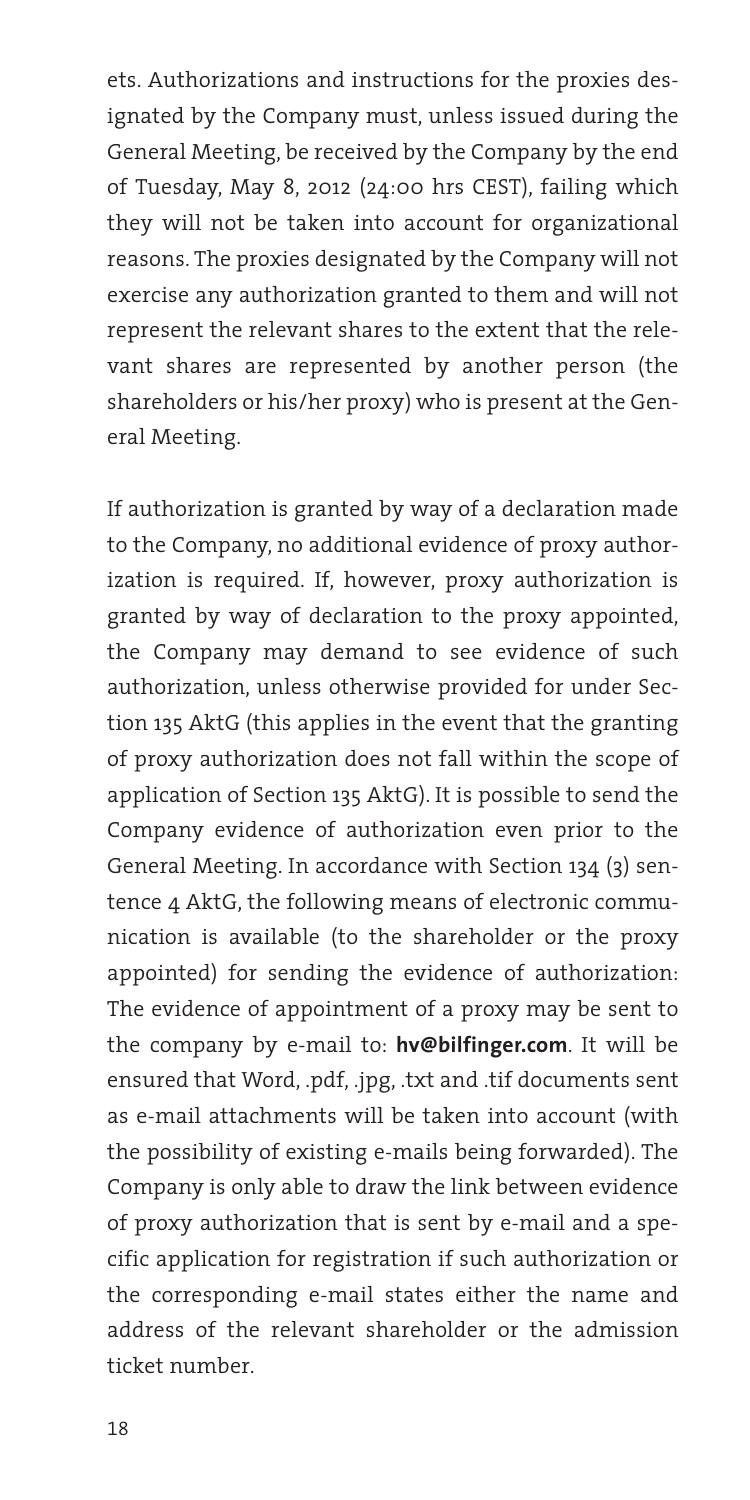If the shareholder appoints more than one proxy, the Company is entitled under Section 134 (3) sentence 2 AktG to refuse one or more of them.

Shareholders will receive a proxy form together with their admission tickets. A proxy form is also available on the internet at

#### **http://www.bilfinger.com/en/annual-general-meeting**

The use of these forms is not mandatorily required by applicable law, under the Articles of Incorporation or otherwise. In the interests of problem-free processing we ask, however, that these forms be used for granting proxy authorization if proxies are appointed by way of declaration to the Company. Declarations to be made to the Company that are relevant for the appointment of proxies may in particular be submitted at the address, fax number or e-mail address stated for the application for registration.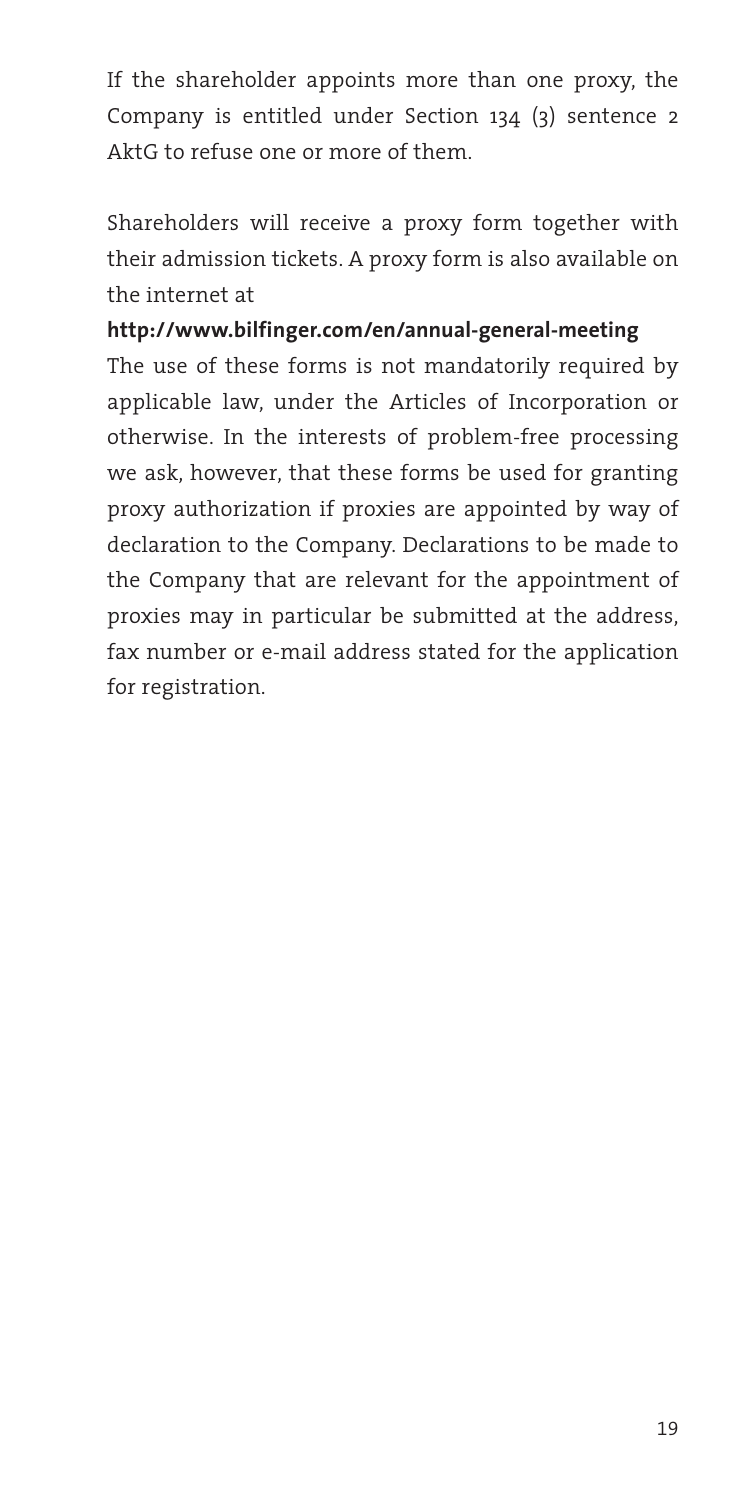Information on shareholder rights pursuant to Article 56 SE Regulation, Section 50 (2) SEAG, Section 122 (2), Section 126 (1), Section 127 and Section 131 (1) AktG

# **Requests for additional agenda items pursuant to Article 56 SE Regulation, Section 50 (2) SEAG, Section 122 (2) AktG**

Under Article 56 SE Regulation, Section 50 (2) SEAG and Section 122 (2) AktG, shareholders collectively holding at least one twentieth of the capital stock or at least EUR 500,000.00 in total (the latter corresponding to 166,667 shares) may request that additional items be added to the agenda and made public. Such requests must be made in writing to the Company's Executive Board and must have been received by the Company by no later than Monday, April 9, 2012, 24:00 hrs (CEST). The request may be sent to the following address: Bilfinger Berger SE, Executive Board, Carl-Reiss-Platz 1-5, 68165 Mannheim, Germany.

Any additions to the agenda which require publication and were not published with the calling notice will be published in the electronic version of the German Federal Gazette (*elektronischer Bundesanzeiger*) as soon as they have been received by the Company and will be forwarded for publication to media which can be expected to publish the information across the entire European Union. Any requests for additional items to be added to the agenda which are received by the Company once the General Meeting has been convened will also be made available on the internet at:

**http://www.bilfinger.com/en/annual-general-meeting** and communicated to the shareholders as soon as they have been received by the Company.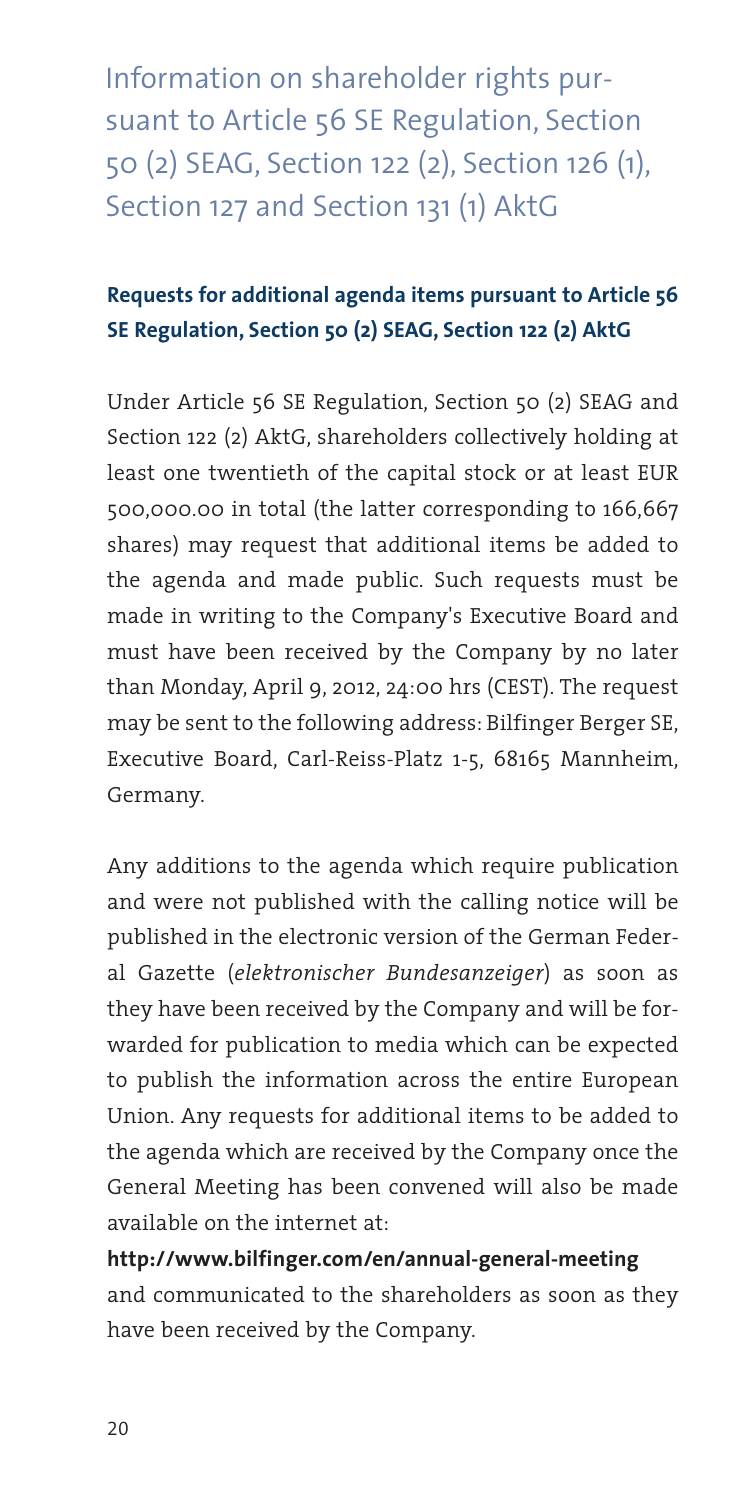# **Counter-motions and nominations pursuant to Section 126 (1) and Section 127 AktG**

At the General Meeting, shareholders may make applications and, where appropriate, nominations relating to particular agenda items and the rules of procedure without any notice, publication or other special action being required prior to the General Meeting.

Counter-motions within the meaning of Section 126 AktG and nominations within the meaning of Section 127 AktG, together with the shareholder's name, the corresponding grounds (which are not required in the case of nominations) and any statement by the corporate bodies of the Company, will be published on the internet at:

**http://www.bilfinger.com/en/annual-general-meeting** provided they have been received by the Company by no later than Wednesday, April 25, 2012, 24:00 hrs (CEST), at the following address:

Bilfinger Berger SE Corporate Office Carl-Reiss-Platz 1-5 68165 Mannheim Germany

or by **fax** to no. +49 (0) 621 459-2221

or by **e-Mail** at hv@bilfinger.com

and all other conditions requiring the Company to publish such information under Section 126 and Section 127 AktG have been met.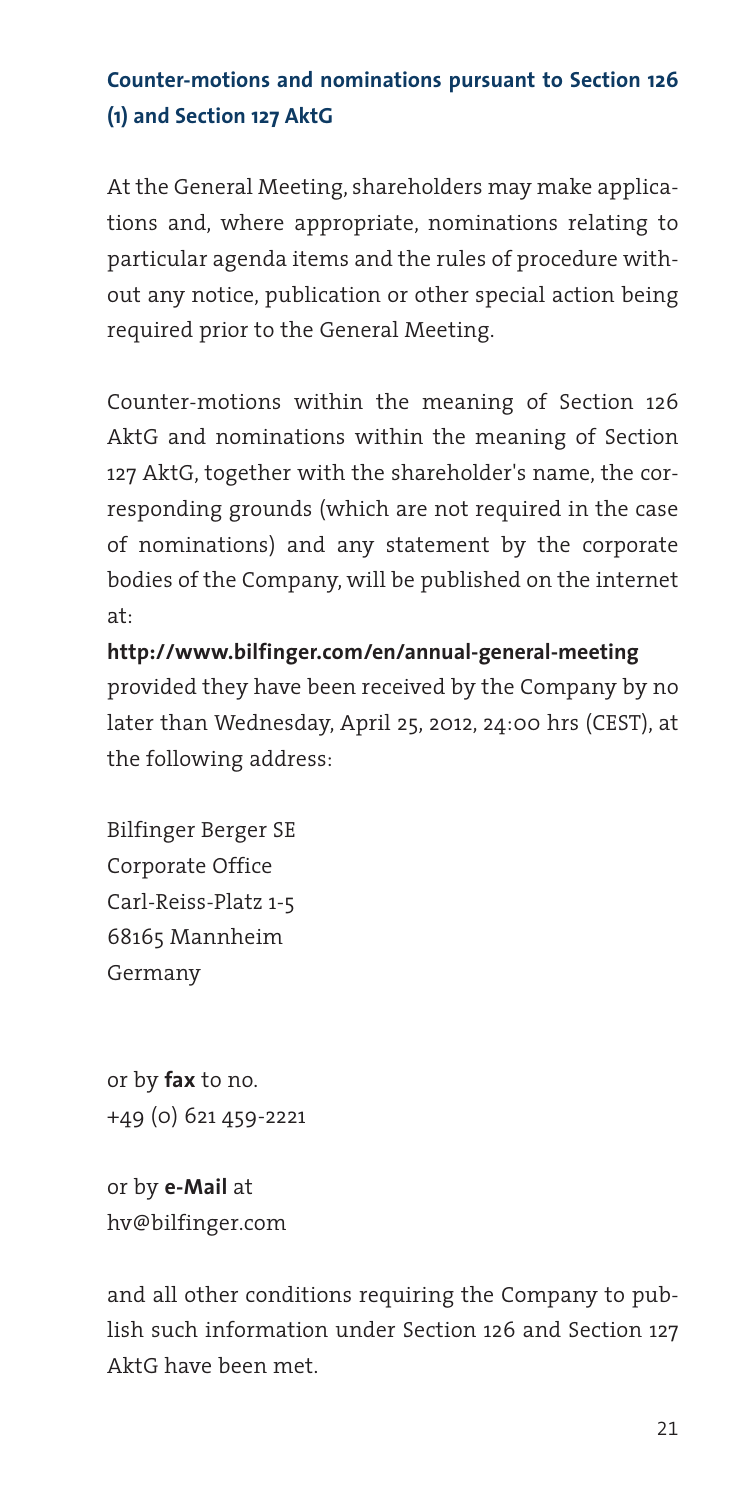# **Shareholders' right to information pursuant to Section 131 (1) AktG**

Under Section 131 (1) AktG, any shareholder who makes a corresponding request at the General Meeting must be given information by the Executive Board relating to the Company's affairs, including its legal and business relations to an affiliate, the financial position of the group and the companies included in the group financial statements, provided such information is necessary in order to make an informed judgment in respect of an agenda item and the Executive Board does not have the right to refuse such information. Moreover, under Section 293g (3) AktG, any shareholder who makes a corresponding request at the General Meeting must, in respect of Agenda Item 7, be given information by the Executive Board relating to all affairs of the subsidiaries specified under said Agenda Item that are material in the context of concluding the agreement.

#### **Further notices**

Further information on the shareholders' rights pursuant to Article 56 SE Regulation, Section 50 (2) SEAG, Section 122 (2), Section 126 (1), Section 127 and Section 131 (1) AktG, in particular information relating to additional requirements above and beyond compliance with the relevant deadlines, is available on the internet at:

**http://www.bilfinger.com/en/annual-general-meeting**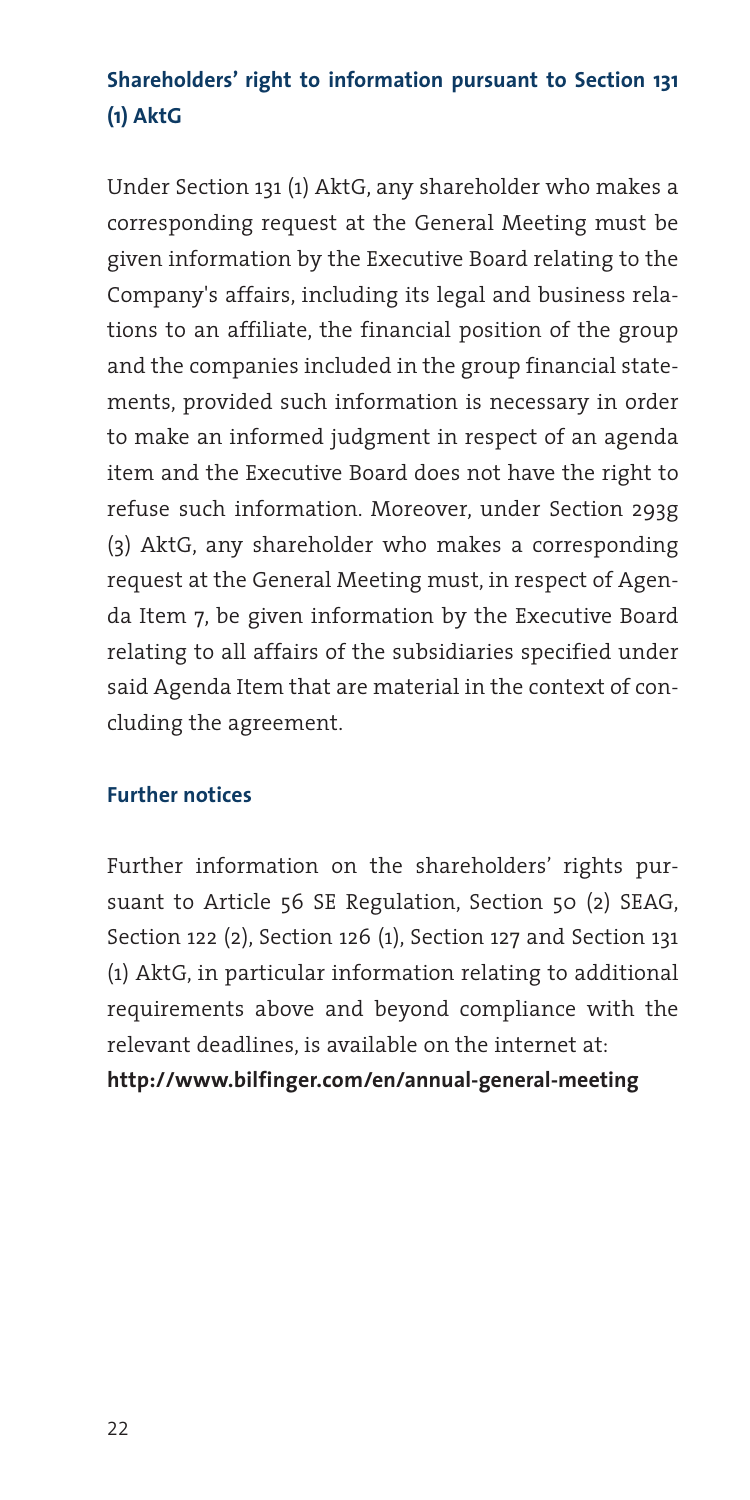# Further information and advice relating to the General Meeting

# **Documents relating to the General Meeting, website offering information pursuant to Section 124 a AktG**

The content of the calling notice, together with a statement of why no resolution is to be passed in respect of Agenda Item 1, the documents to be made available to the General Meeting, the total number of shares and voting rights existing on the date of the calling notice, a form for granting proxy authorization, and any requests for additional agenda items within the meaning of Article 56 SE Regulation, Section 50 (2) SEAG, Section 122 (2) AktG are available on the internet at:

#### **http://www.bilfinger.com/en/annual-general-meeting**

On Thursday, March 29, 2012, the calling notice, together with the full agenda and the resolution proposals of the Executive Board and the Supervisory Board, was published in the electronic version of the German Federal Gazette and forwarded for publication to media which can be expected to publish the information across the entire European Union.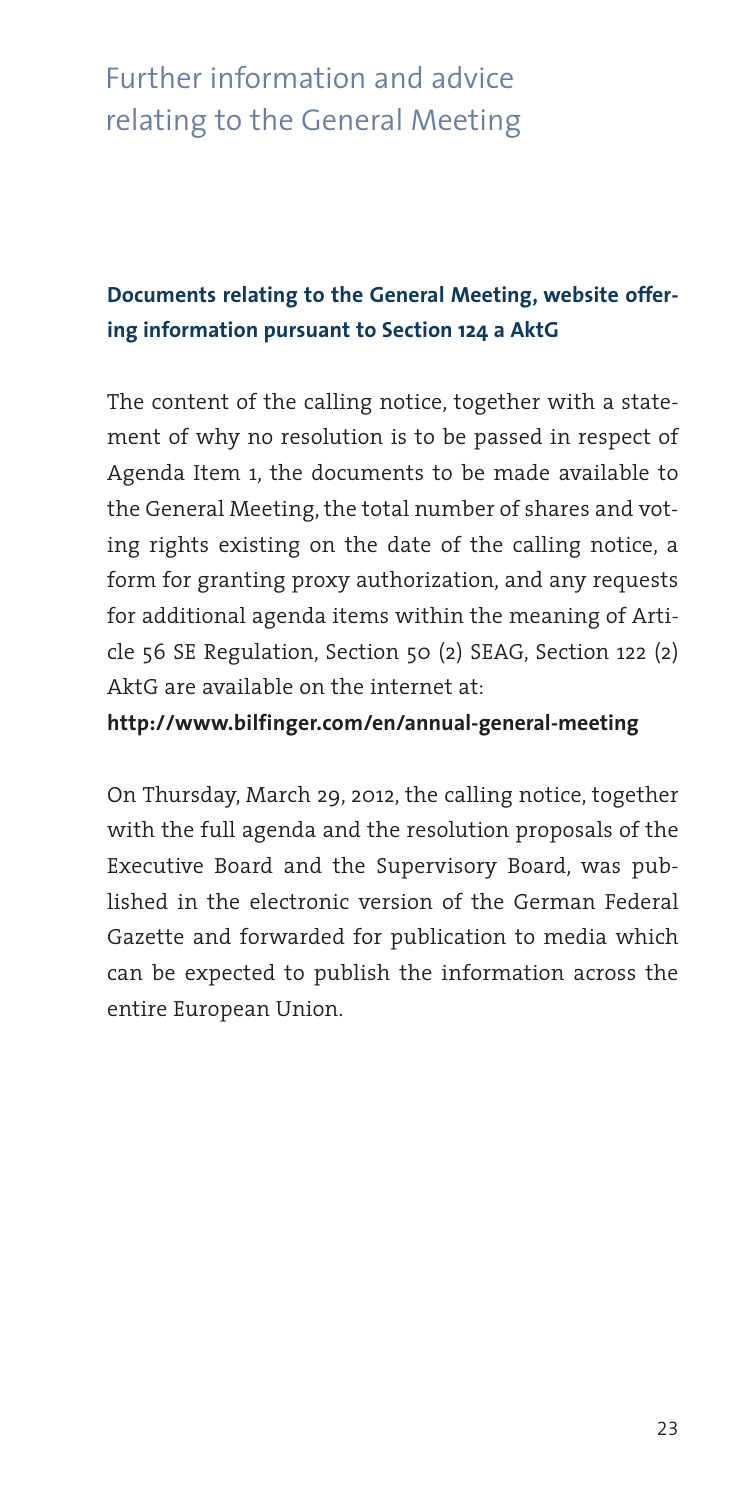#### **Total number of shares and voting rights**

The total number of issued shares of Bilfinger Berger SE, each of which carries one vote, existing on the date of the calling notice is 46,024,127 (information according to Section 30 b (1) sentence 1 no. 1 2nd option WpHG, with this total including the 1,884,000 treasury shares held at the time the calling notice was issued, which do not, however, attribute any rights to the Company in accordance with Section 71 b AktG).

Mannheim, March 2012

Bilfinger Berger SE The Executive Board